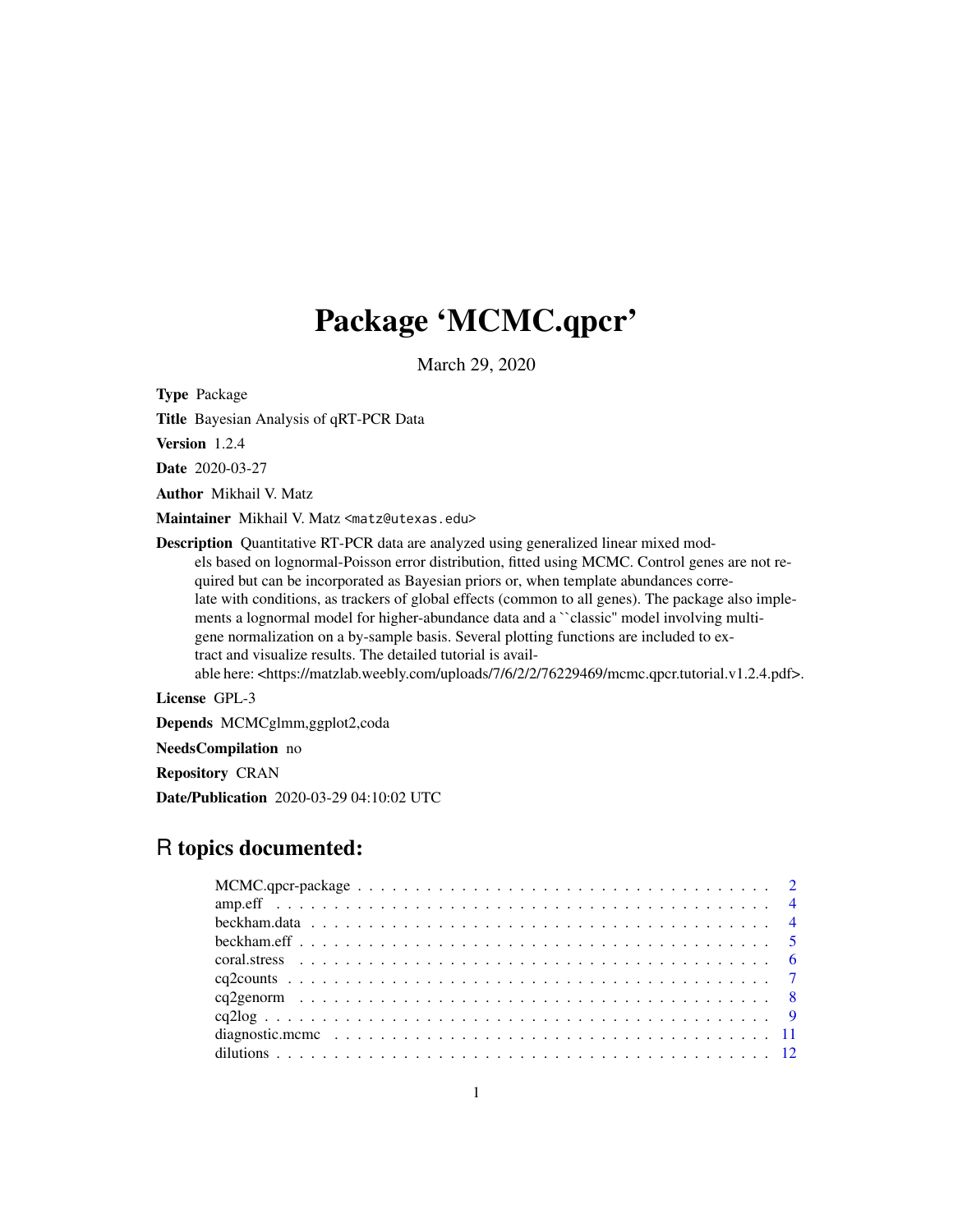<span id="page-1-0"></span>

| Index | 39 |
|-------|----|

MCMC.qpcr-package *Bayesian analysis of qRT-PCR data*

#### Description

This package implements generalized linear mixed model analysis of qRT-PCR data so that the increase of variance towards higher Ct values is properly dealt with, and the lack of amplification is informative (function mcmc.qpcr). Sample-loading effects, gene-specific variances, and responses of all genes to each factor combination are all jointly estimated within a single model. The control genes can be specified as priors, with adjustable degree of expected stability. The analysis also works well without any control gene specifications.

For higher-abundance datasets, a lognormal model is implemented that does not require Cq to counts conversion (function mcmc.qpcr.lognormal).

For higher-abundance datasets datasets in which the quality and/or quantity of RNA samples varies systematically (rather than randomly) across conditions, the analysis based on multigene normalization is implemented (function mcmc.qpcr.classic).

The package includes several functions for plotting the results and calculating statistical significance (HPDplot, HPDplotBygene, HPDplotBygeneBygroup).

The detailed step-by-step tutorial is here: http://www.bio.utexas.edu/research/matz\_lab/matzlab/Methods\_files/mcmc.qpcr.tu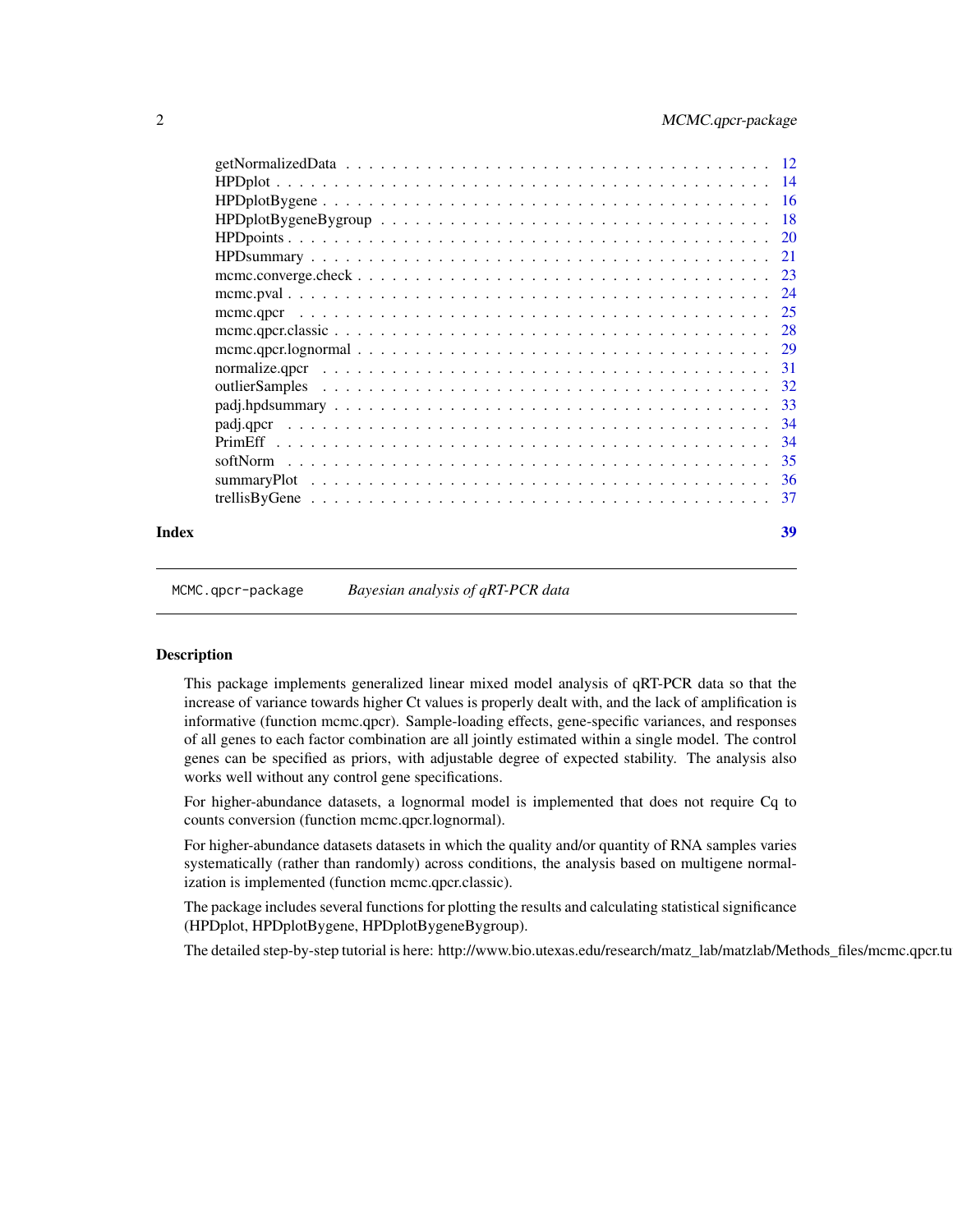### Details

Package: MCMC.qpcr Type: Package Version: 1.2.3 Date: 2016-11-07 License: GPL-3

#### Author(s)

Mikhail V. Matz, University of Texas at Austin <matz@utexas.edu>

#### References

Matz MV, Wright RM, Scott JG (2013) No Control Genes Required: Bayesian Analysis of qRT-PCR Data. PLoS ONE 8(8): e71448. doi:10.1371/journal.pone.0071448

# Examples

```
data(beckham.data)
data(beckham.eff)
# analysing the first 5 genes
# (to try it with all 10 genes, change the line below to gcol=4:13)
gcol=4:8
ccol=1:3 # columns containing experimental conditions
# recalculating into molecule counts, reformatting
qs=cq2counts(data=beckham.data,genecols=gcol,
condcols=ccol,effic=beckham.eff,Cq1=37)
# creating a single factor, 'treatment.time', out of 'tr' and 'time'
qs$treatment.time=as.factor(paste(qs$tr,qs$time,sep="."))
# fitting a naive model
naive=mcmc.qpcr(
fixed="treatment.time",
data=qs,
nitt=3000,burnin=2000 # remove this line in actual analysis!
)
#summary plot of inferred abundances
#s1=HPDsummary(model=naive,data=qs)
#summary plot of fold-changes relative to the global control
```

```
s0=HPDsummary(model=naive,data=qs,relative=TRUE)
```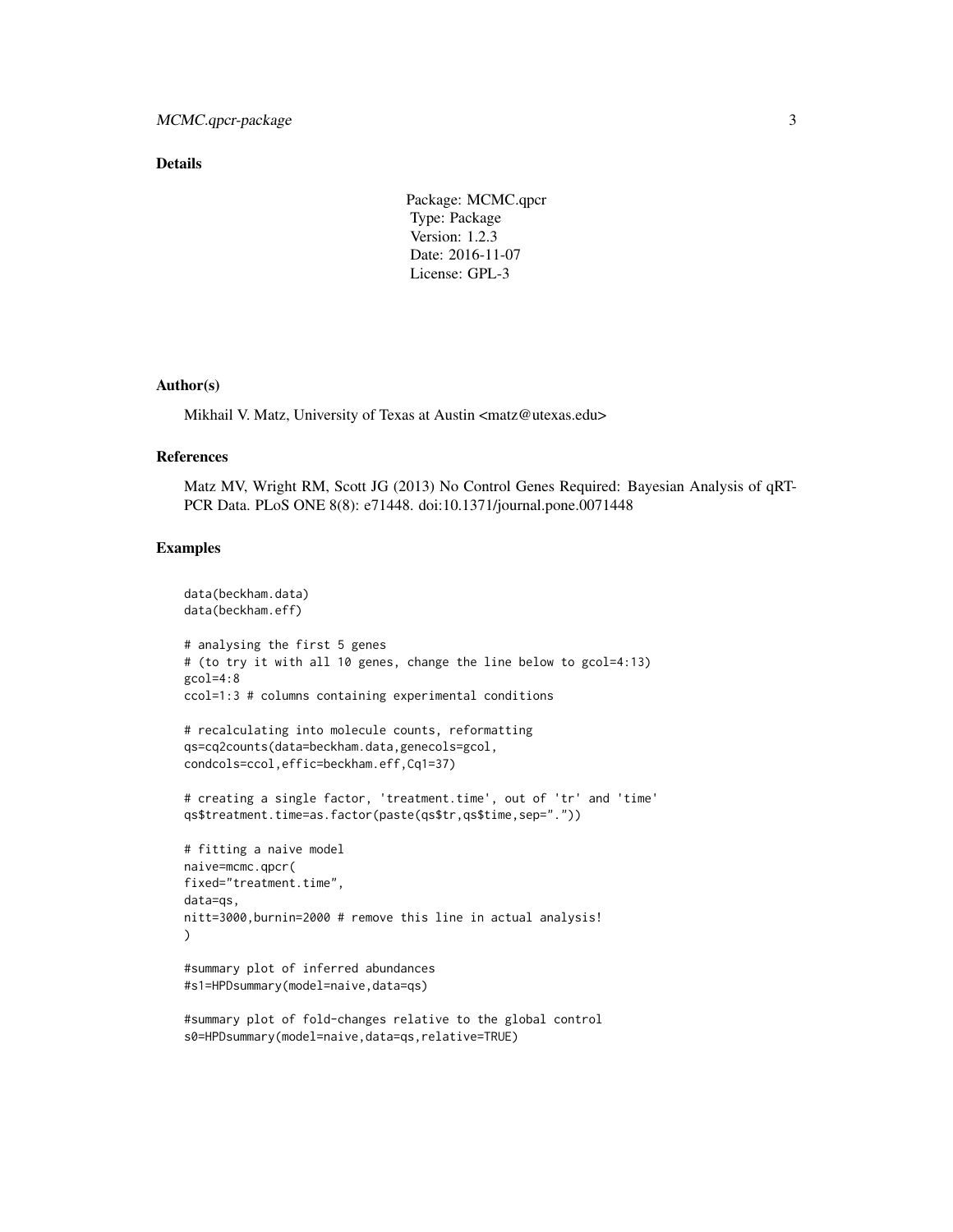```
#correcting p-values for multiple comparisons
s0.adj=padj.hpdsummary(s0,controls=c("gapdh"))
# pairwise differences and their significances for each gene:
s0.adj$geneWise
```
amp.eff *amplification efficiencies and experimental Cq1 (optional column)*

#### Description

Fold-amplification within each PCR cycle for each qRT-PCR assay. Determined by qPCR of serial dilutions of the template (see Pfaffl 2001, Nucleic Acids Res 29:00)

#### Usage

data(amp.eff)

#### Format

A data frame with 17 observations on the following 3 variables.

gene a factor with levels actin adk c3 chrom clect eif3h g3pdh gsp2 hsp16 hsp60 hsp90 nd5 r18s rpl11 spon2 tgoln ubl3

efficiency a numeric vector

Cq1 a numeric vector

#### Examples

data(amp.eff)

beckham.data *Cellular heat stress response data.*

#### Description

A typical qRT-PCR dataset where a series of treatments are compared to the global control.

#### Usage

data(beckham.data)

<span id="page-3-0"></span>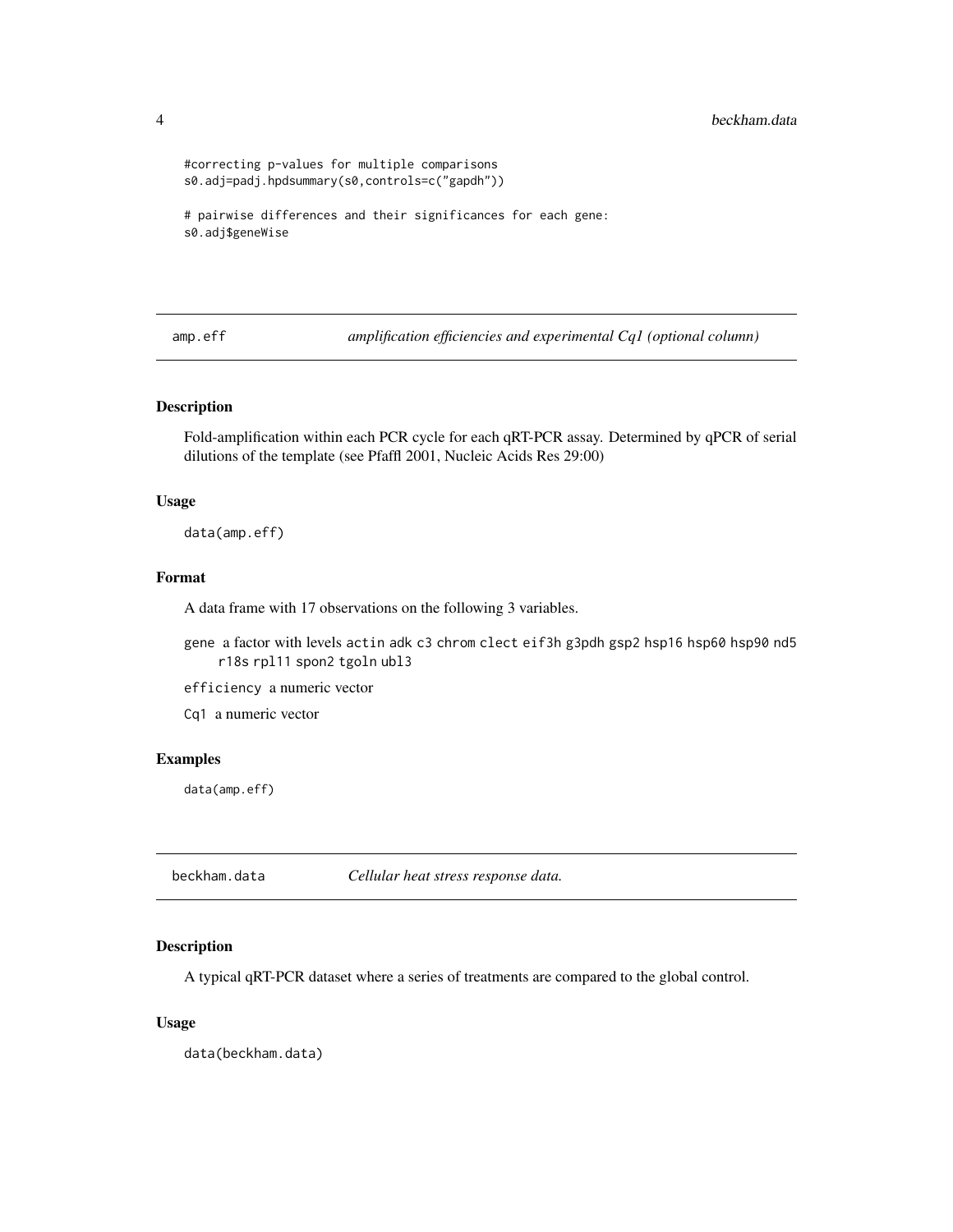#### <span id="page-4-0"></span>beckham.eff 5

# Format

A data frame with 45 observations on the following 13 variables.

sample cDNA sample (biological replicate): a factor with levels a b c d e f g h i j k l m n o

tr treatment: a factor with levels ctl:control hs:heat stress pshs:pre-stress followed by heat stress

time hours of heat stress exposure: a numeric vector

gapdh a numeric vector

- hsp110 a numeric vector
- hspb a numeric vector

egr a numeric vector

gadd a numeric vector

dnajb1 a numeric vector

dnajb4 a numeric vector

atf a numeric vector

dnaja4 a numeric vector

fos a numeric vector

#### Details

Includes global control (ctl), heat stressed cells (hs), and cells pre-stressed by mild heating prior to heat stress (pshs). Two time points: one hour and three hours.

# Source

data for Figure 6 in Beckham et al. Microarray analysis of cellular thermotolerance. Lasers Surg Med. 2010 Dec;42(10):752-65. doi: 10.1002/lsm.20983

#### Examples

data(beckham.data)

beckham.eff *amplification efficiencies for beckham.data*

# Description

amplification efficiencies for beckham.data

#### Usage

data(beckham.eff)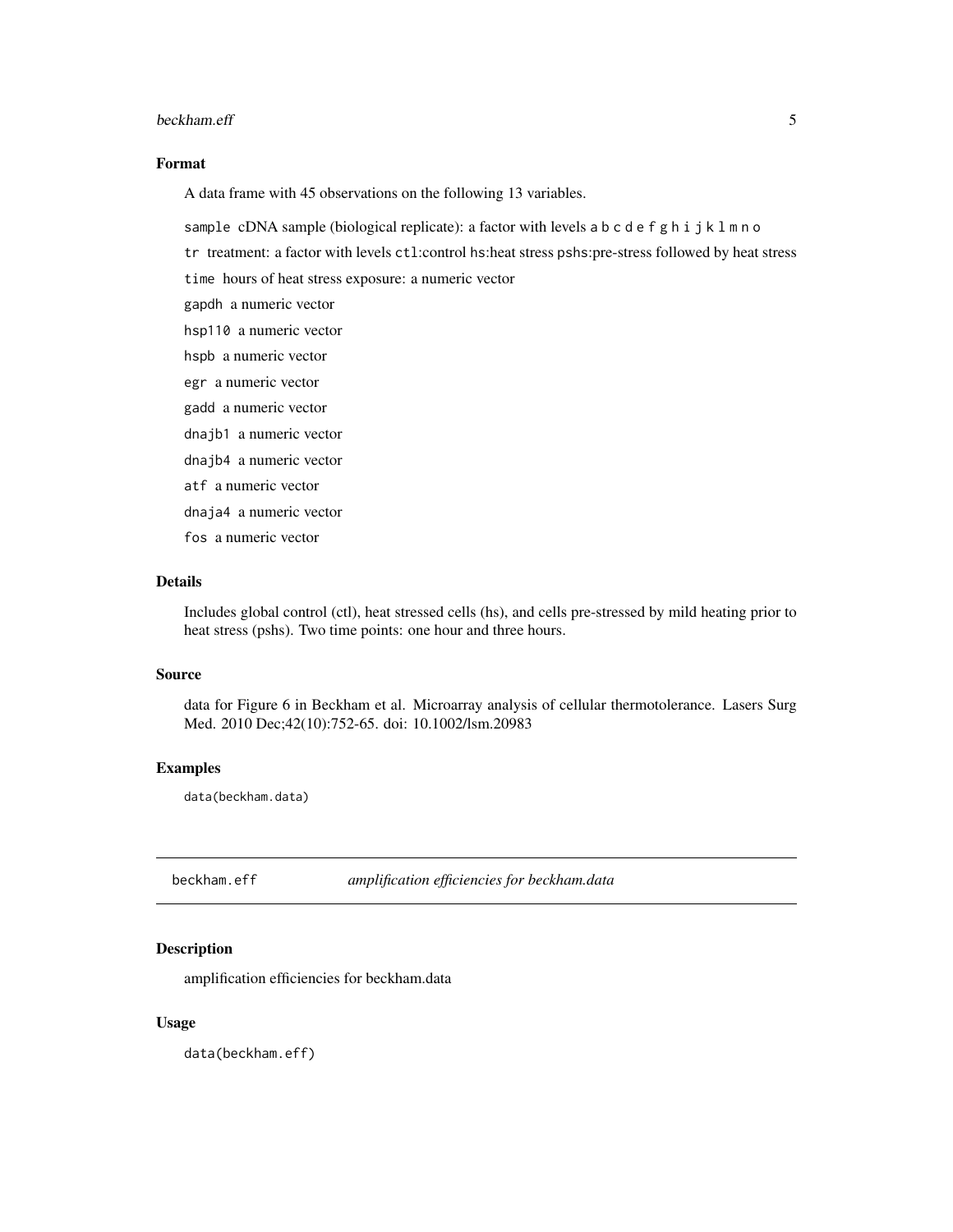# <span id="page-5-0"></span>Format

A data frame with 11 observations on the following 2 variables.

gene a factor with levels atf dnaja4 dnajb1 dnajb4 egr fos gadd gapdh hsp110 hspb r18s

eficiency a numeric vector

#### Source

Beckham et al. Microarray analysis of cellular thermotolerance. Lasers Surg Med. 2010 Dec;42(10):752- 65. doi: 10.1002/lsm.20983

# Examples

data(beckham.eff)

coral.stress *RT-qPCR of stress response in coral Porites astreoides*

# Description

Timepoint one is one day of heat-light stress; timepoint two is recovery from it the next day. Controls are the fragments never exposed to stress. Individual denotes a coral colony that yielded several fragments for different treatments.

#### Usage

data(coral.stress)

# Format

A data frame with 64 observations on the following 19 variables.

sample a numeric vector

individual a factor with levels s1 s12 s13 s15 s2 s4 s5 s8

condition a factor with levels control heat

timepoint a factor with levels one two

hsp16 a numeric vector

actin a numeric vector

adk a numeric vector

c3 a numeric vector

chrom a numeric vector

clect a numeric vector

eif3h a numeric vector

g3pdh a numeric vector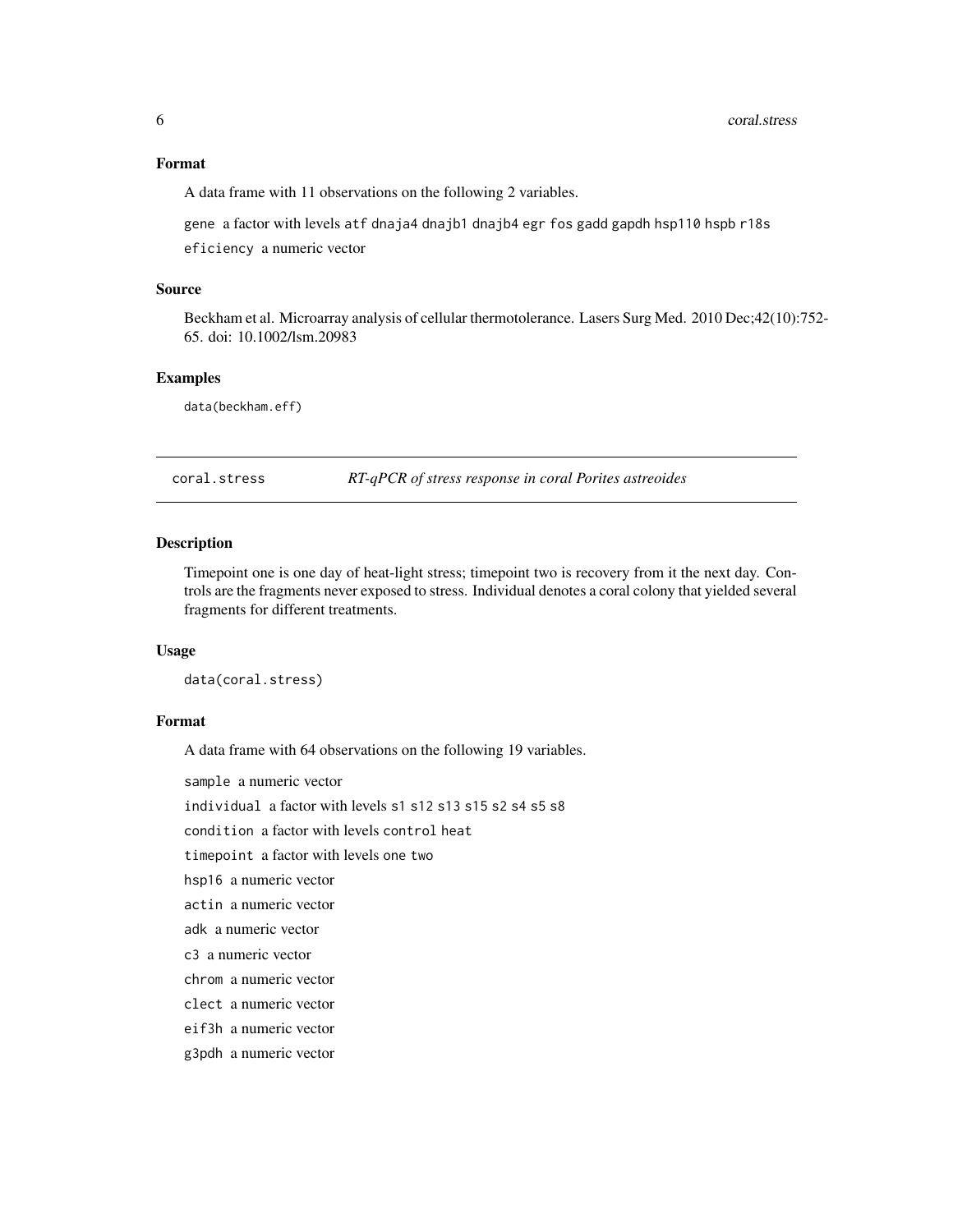# <span id="page-6-0"></span>cq2counts 7

gsp2 a numeric vector hsp60 a numeric vector hsp90 a numeric vector nd5 a numeric vector rpl11 a numeric vector spon2 a numeric vector ubl3 a numeric vector

# Examples

data(coral.stress)

cq2counts *Prepares qRT-PCR data for mcmc.qpcr analysis*

# Description

Converts Cq values into molecule counts, and stacks the dataset

# Usage

cq2counts(data, genecols, condcols, effic, Cq1 = NULL)

| data     | Raw qRT-PCR dataset, one Cq column per gene, plus columns containing fac-<br>tors. The Cq columns, in addition to the proper Cq values, may contain NA<br>(missing data) and -1, which means no amplification observed (i.e., zero target<br>molecules at the start of qPCR reaction). Column headers are either gene names<br>or factor names. Any number of fixed factors is allowed; any number of ran-<br>dom factors that are gene-specific scalars (such as effect of genotype, or block)<br>Must have a column called "sample", denoting individual cDNA preps. Techni-<br>cal replicates should not be averaged, they should be represented as independent<br>rows with the same sample ID. |
|----------|-----------------------------------------------------------------------------------------------------------------------------------------------------------------------------------------------------------------------------------------------------------------------------------------------------------------------------------------------------------------------------------------------------------------------------------------------------------------------------------------------------------------------------------------------------------------------------------------------------------------------------------------------------------------------------------------------------|
| genecols | columns that contain Cq data                                                                                                                                                                                                                                                                                                                                                                                                                                                                                                                                                                                                                                                                        |
| condcols | columns corresponding to factors, including "sample" factor                                                                                                                                                                                                                                                                                                                                                                                                                                                                                                                                                                                                                                         |
| effic    | The PCR efficiency data for each of the analyzed genes. This is data frame with<br>two columns: gene name (must exactly match the headers of gene columns in<br>Cq data table!) and efficiency (fold- amplification per PCR cycle, determined<br>from qPCR of serial dilutions; see PrimEff() function)                                                                                                                                                                                                                                                                                                                                                                                             |
| Cq1      | The Cq of a single molecule. If left unspecified, it will be calculated from the<br>efficiency (E) using approximate formula Cq1=51.6-7.56*E, derived empirically<br>for Roche's LightCycler 480. Cq1 does not seem to have much effect on relative<br>quantification results unless it is wildly off (by 2-3 cycles). For an unknown<br>$qPCR$ instrument a single $Cq1=37$ could be assumed for all genes.                                                                                                                                                                                                                                                                                        |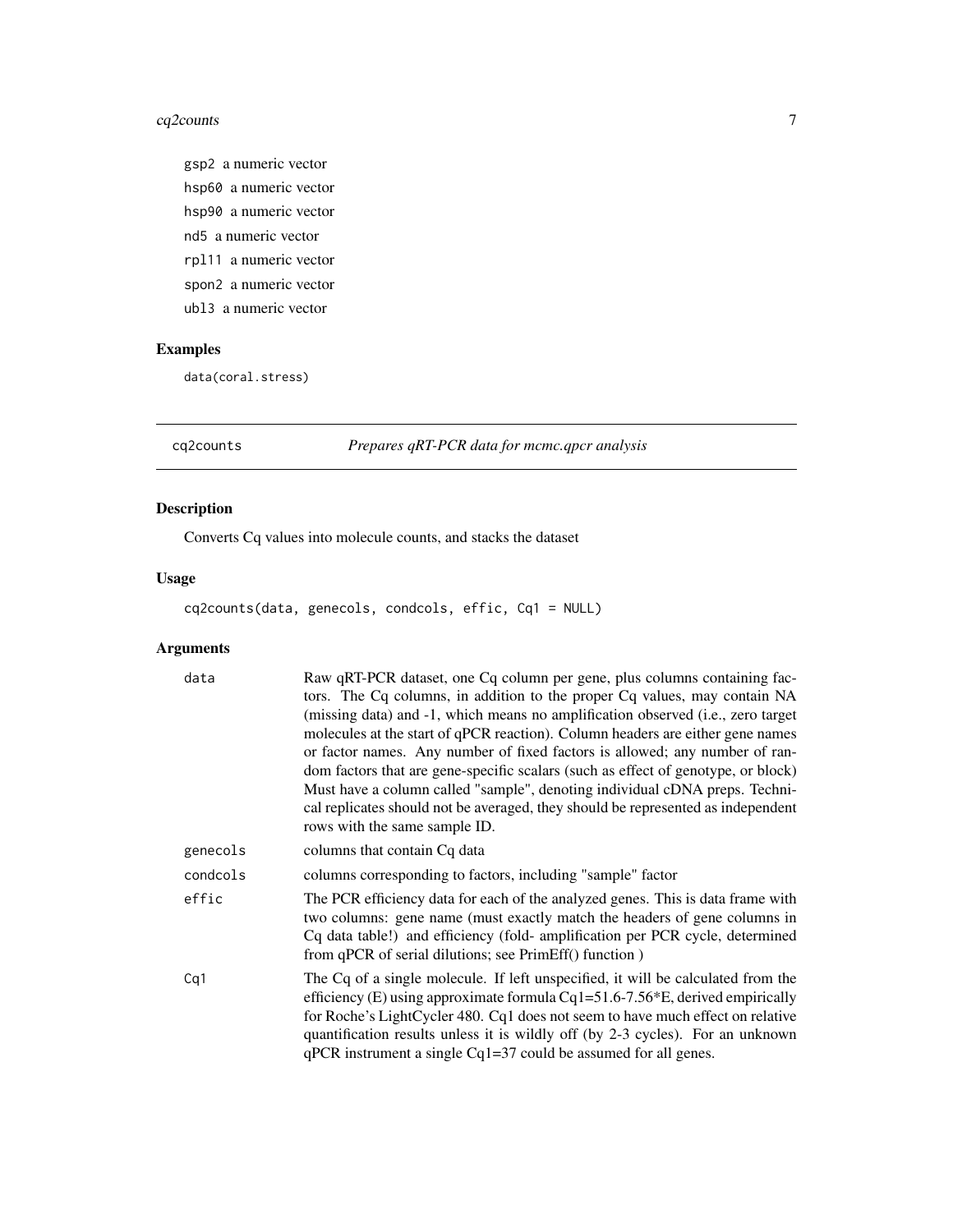Note: If all experimental Cq values are less than 30, Cq1 variation (within a reasonable range, 35-39) will not have any effect on the results whatsoever, so just go for Cq1=37.

# <span id="page-7-0"></span>Value

Returns a dataframe with a single response variable column ("count"), gene column ("gene") and several columns containing factors.

Note: The purpose of Cq to counts conversion is to enable generalized linear model analysis, which would take care of the heteroscedasticity and occasional 'empty' amplification trials for low-abundant targets. Although this works well, the absolute values of molecule counts returned by cq2counts are still approximate, so they should not be relied upon for true single-molecule analysis.

#### Author(s)

Mikhail V. Matz, UT Austin <matz@utexas.edu>

#### References

Matz MV, Wright RM, Scott JG (2013) No Control Genes Required: Bayesian Analysis of qRT-PCR Data. PLoS ONE 8(8): e71448. doi:10.1371/journal.pone.0071448

#### Examples

```
data(coral.stress)
data(amp.eff)
genecolumns=c(5:19) # specifying where the Ct data are in the data table
conditions=c(1:4) # specifying data table columns containing factors
# calculating molecule counts and reformatting:
dd=cq2counts(data=coral.stress,genecols=genecolumns,
condcols=conditions,effic=amp.eff,Cq1=37)
```

| Reformats raw Ct data for geNorm analysis (non-parametric selec-<br>cq2genorm<br>tion of stable control genes) as implemented in selectHKgenes function<br>$(\textit{package SlqPCR})$ |  |
|----------------------------------------------------------------------------------------------------------------------------------------------------------------------------------------|--|
|----------------------------------------------------------------------------------------------------------------------------------------------------------------------------------------|--|

#### Description

Does similar procedures as cq2log, but in the end converts the data into relative expression values, leaves it unstacked, and removes factor columns.

#### Usage

cq2genorm(data, genes, effic, noamp=38)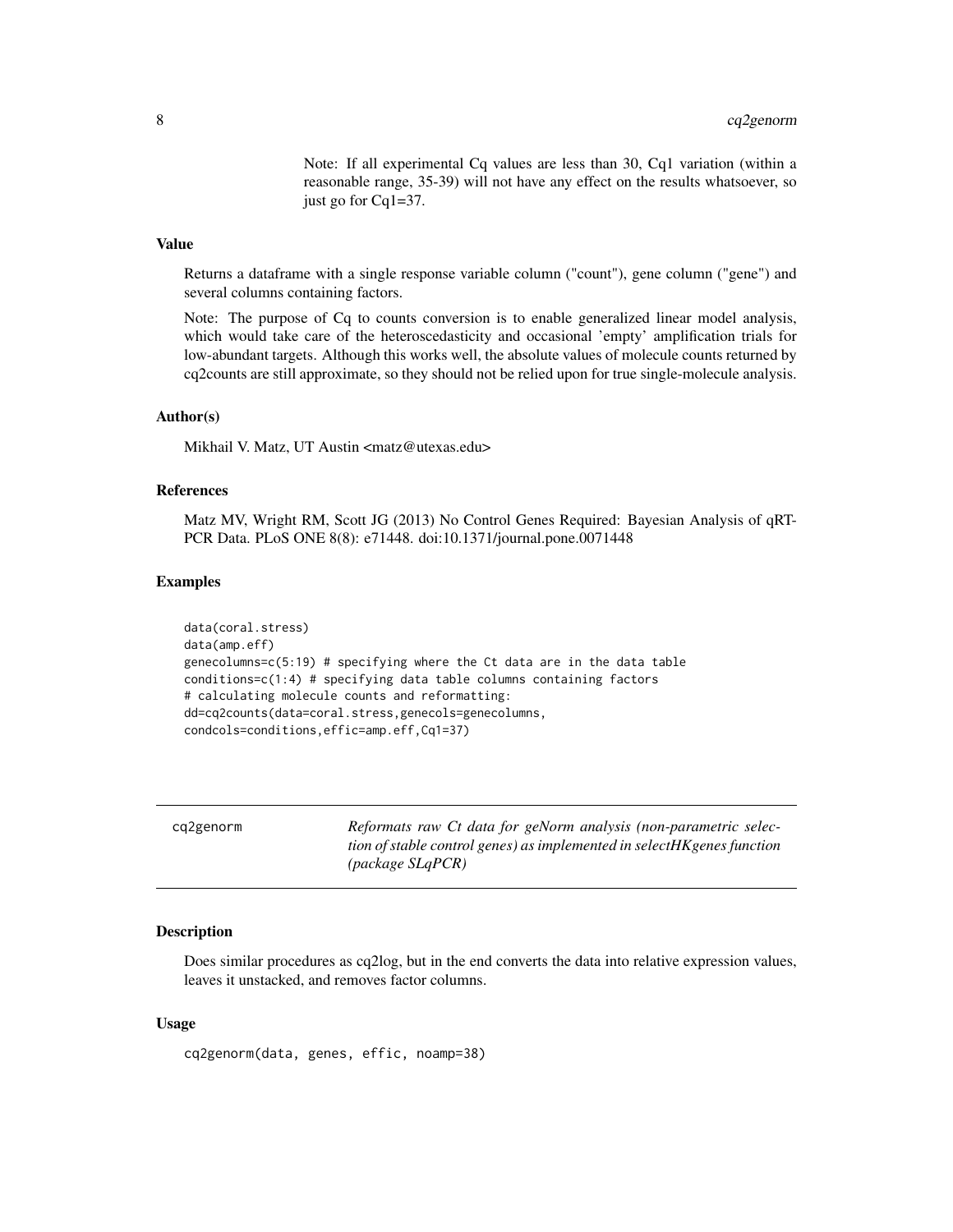#### <span id="page-8-0"></span>cq2log 9

# Arguments

| data  | raw qRT-PCR data; see help for cq2counts for details on formatting                                                                                                                                                                                                    |
|-------|-----------------------------------------------------------------------------------------------------------------------------------------------------------------------------------------------------------------------------------------------------------------------|
| genes | Vector of names of the potential control genes. Make sure you select only the<br>potential control genes for this analysis, otherwise geNorm might prefer actual<br>responsive genes if they co-vary and have very low variance.                                      |
| effic | PCR efficiency data for each of the analyzed genes; see help for cq2counts for<br>details on formatting.                                                                                                                                                              |
| noamp | what to do about Ct values '-1', denoting no amplification. By default, these will<br>be assigned an arbitrarily low expression value corresponding to slightly less<br>than one molecule. Specify 'noamp=NA' if you want to skip samples containing<br>any of these. |

# Details

See cq2counts help page for details.

# Value

A dataset to be fed into the function selectHKgenes (package SLqPCR).

# Author(s)

Mikhail V. Matz, UT Austin

# References

Matz MV, Wright RM, Scott JG (2013) No Control Genes Required: Bayesian Analysis of qRT-PCR Data. PLoS ONE 8(8): e71448. doi:10.1371/journal.pone.0071448

cq2log *Prepares qRT-PCR data for mcmc.qpcr analysis using lognormal and "classic" (normalization-based) models*

# Description

Log-transforms and efficiency-corrects Cq values, converting them to natural logs fo relative abundances, and stacks the dataset

#### Usage

```
cq2log(data, genecols, condcols, effic, noamp = 38, stacked=TRUE)
```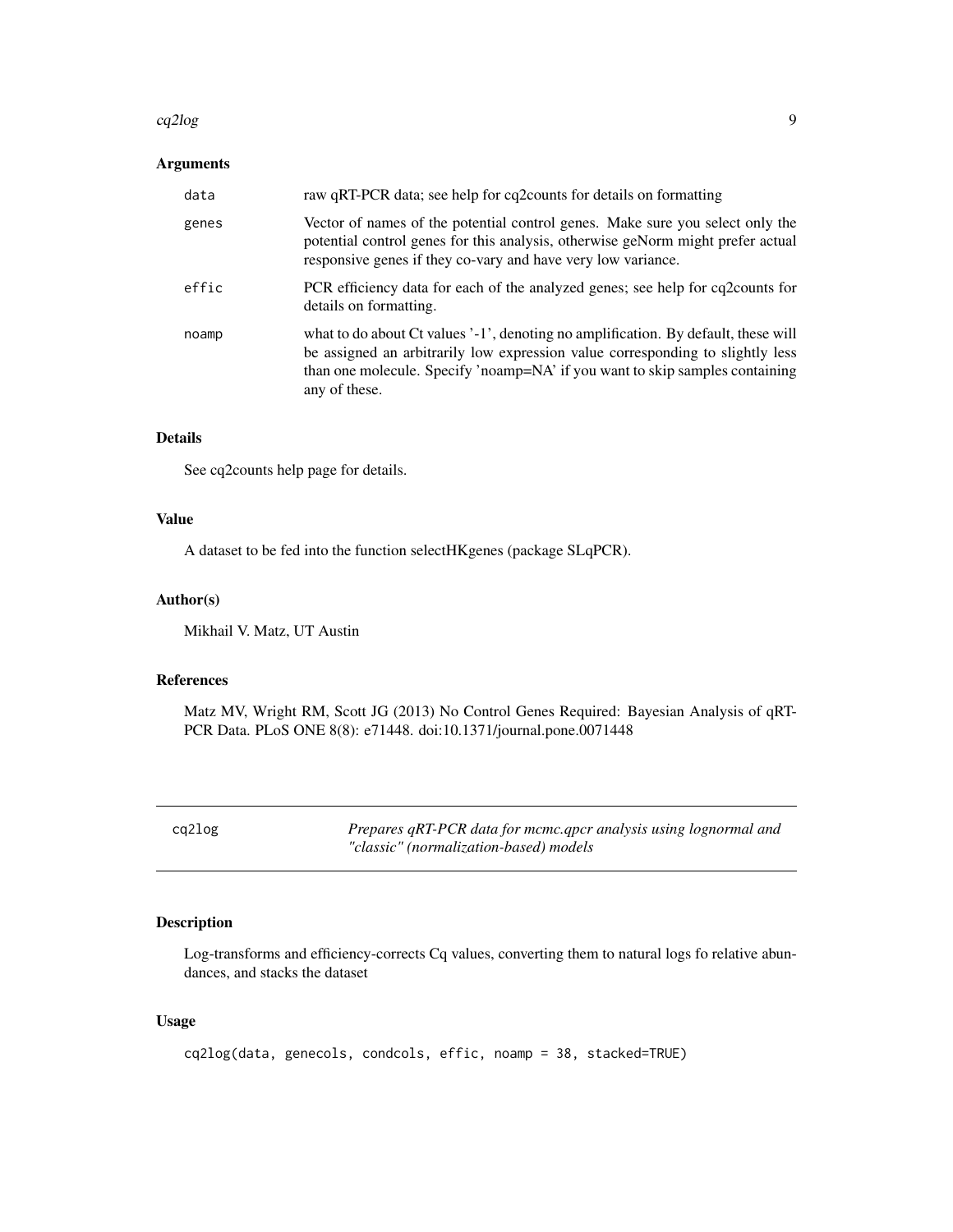# Arguments

| data     | Raw qRT-PCR dataset, one Cq column per gene, plus columns containing fac-<br>tors. The Cq columns, in addition to the proper Cq values, may contain NA<br>(missing data) and -1, which means no amplification observed (i.e., zero target<br>molecules at the start of qPCR reaction). Column headers are either gene names<br>or factor names. Any number of fixed factors is allowed; any number of ran-<br>dom factors that are gene-specific scalars (such as effect of genotype, or block)<br>Must have a column called "sample", denoting individual cDNA preps. Techni-<br>cal replicates should not be averaged, they should be represented as independent<br>rows with the same sample ID. |
|----------|-----------------------------------------------------------------------------------------------------------------------------------------------------------------------------------------------------------------------------------------------------------------------------------------------------------------------------------------------------------------------------------------------------------------------------------------------------------------------------------------------------------------------------------------------------------------------------------------------------------------------------------------------------------------------------------------------------|
| genecols | columns containing Cq data                                                                                                                                                                                                                                                                                                                                                                                                                                                                                                                                                                                                                                                                          |
| condcols | columns corresponding to factors, including "sample" factor                                                                                                                                                                                                                                                                                                                                                                                                                                                                                                                                                                                                                                         |
| effic    | The PCR efficiency data for each of the analyzed genes. This is data frame with<br>two columns: gene name (must exactly match the headers of gene columns in<br>Cq data table!) and efficiency (fold- amplification per PCR cycle, determined<br>from qPCR of serial dilutions; see PrimEff() function)                                                                                                                                                                                                                                                                                                                                                                                             |
| noamp    | Value to replace instances of no amplification with. These instances would be<br>coded by -1 in the data table. Specify 'noamp=NA' if you want to disregard<br>them, but by default they will be converted into an arbitrarily low value, 38                                                                                                                                                                                                                                                                                                                                                                                                                                                        |
| stacked  | Logical: whether to return stacked data for mcmc.qpcr modeling, or the originally-<br>formatted table.                                                                                                                                                                                                                                                                                                                                                                                                                                                                                                                                                                                              |

# Details

The models that process cq2log output are expected to work well for datasets that don't have too many Cq values above 30 and don't have instances of no amplification. For examples, see cq2counts function.

# Value

Returns a dataframe with a single response variable column ("count", even though it is actually a log-transformed relative abundance value), gene column ("gene") and several columns containing factors.

#### Author(s)

Mikhail V. Matz, UT Austin

# References

Matz MV, Wright RM, Scott JG (2013) No Control Genes Required: Bayesian Analysis of qRT-PCR Data. PLoS ONE 8(8): e71448. doi:10.1371/journal.pone.0071448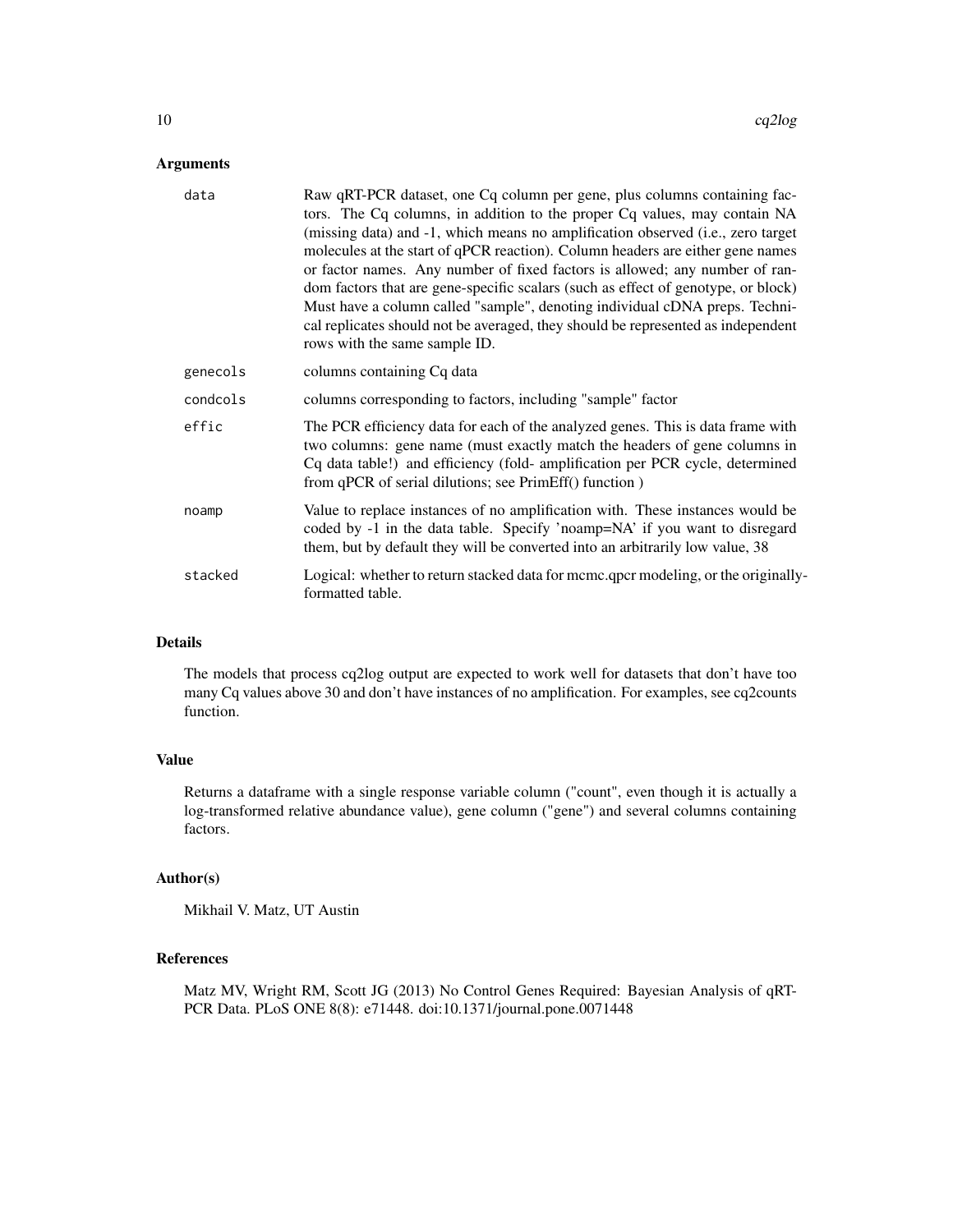<span id="page-10-0"></span>diagnostic.mcmc *Plots three diagnostic plots to check the validity of the assumptions of linear model analysis.*

# Description

Predicted vs observed plot tests for linearity, Scale-location plot tests for homoscedasticity, and Normal QQ plot tests for normality of the residuals.

#### Usage

diagnostic.mcmc(model, ...)

# Arguments

| model                   | MCMCglmm object (a model fitted by mcmc.gpcr or mcmc.gpcr.gauss), ob-          |
|-------------------------|--------------------------------------------------------------------------------|
|                         | tained with additional options, ' $pl=T$ , $pr=T$ '                            |
| $\cdot$ $\cdot$ $\cdot$ | Various plot() options to modify color, shape and size of the plotteed points. |

#### Value

A plot with three panels.

#### Author(s)

Mikhail V. Matz, UT Austin <matz@utexas.edu>

#### References

Matz MV, Wright RM, Scott JG (2013) No Control Genes Required: Bayesian Analysis of qRT-PCR Data. PLoS ONE 8(8): e71448. doi:10.1371/journal.pone.0071448

#### Examples

```
# loading Cq data and amplification efficiencies
data(coral.stress)
data(amp.eff)
# extracting a subset of data
cs.short=subset(coral.stress, timepoint=="one")
```
genecolumns=c(5,6,16,17) # specifying columns corresponding to genes of interest conditions=c(1:4) # specifying columns containing factors

```
# calculating molecule counts and reformatting:
dd=cq2counts(data=cs.short,genecols=genecolumns,
condcols=conditions,effic=amp.eff,Cq1=37)
```
# fitting the model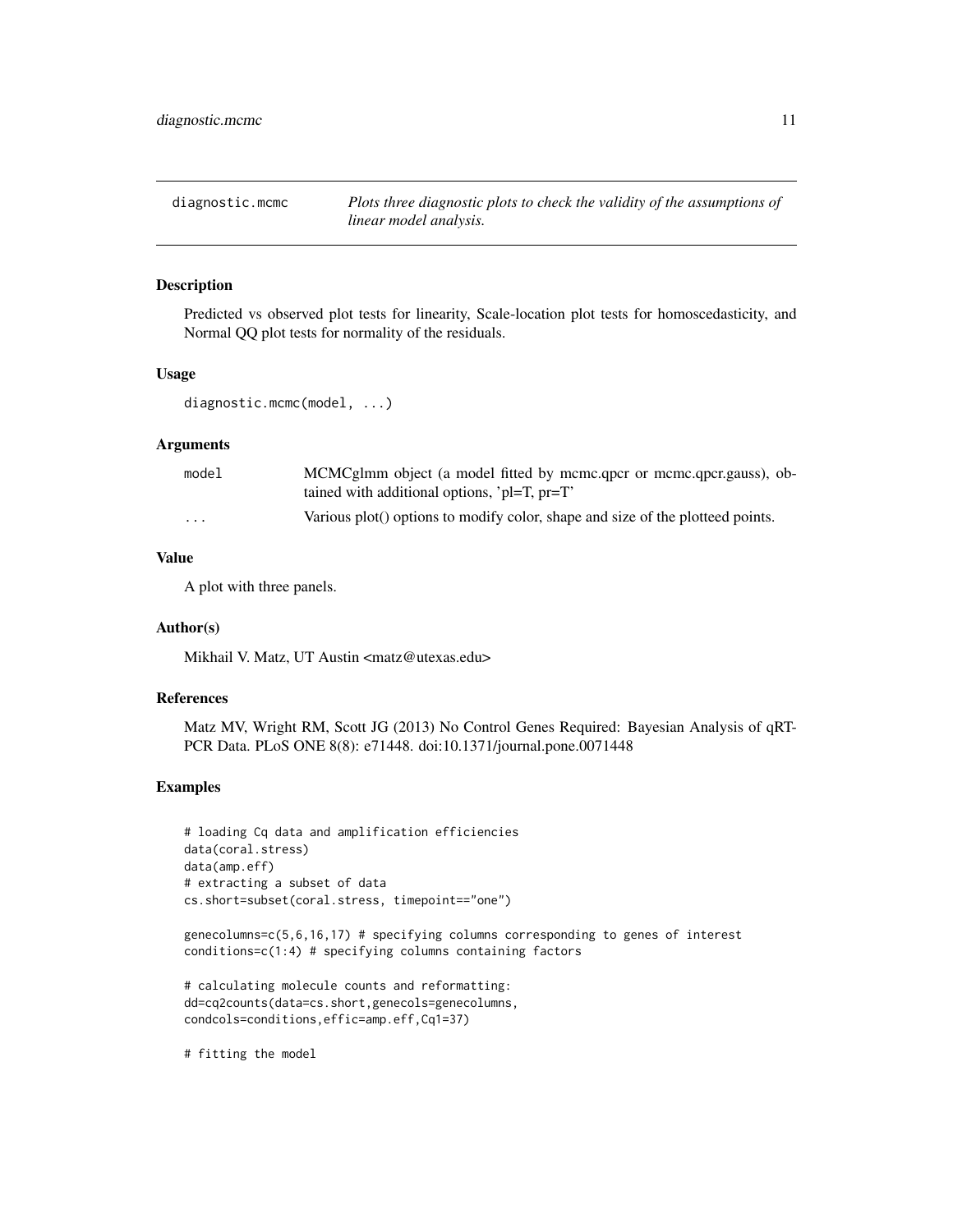```
mm=mcmc.qpcr(
fixed="condition",
data=dd,
controls=c("nd5","rpl11"),
pr=TRUE,pl=TRUE, # these flags are necessary for diagnostics
nitt=4000 # remove this line when analyzing real data!
\mathcal{L}diagnostic.mcmc(mm)
```
dilutions *Data to determine amplification efficiency*

# Description

Cq data for a series of four-fold dilutions for two targets; the input for PrimEff()

#### Usage

data(dilutions)

# Format

A data frame with 76 observations on the following 3 variables.

dna a numeric vector

cq a numeric vector

gene a factor with levels chrom eif3h

# Examples

```
data(dilutions)
PrimEff(dilutions)
```
getNormalizedData *Extracts qPCR model predictions*

# Description

Generates a table of model-derived log2-transformed transcript abundances without global sample effects (i.e., corresponding to efficiency-corrected and normalized qPCR data)

#### Usage

```
getNormalizedData(model, data, controls=NULL)
```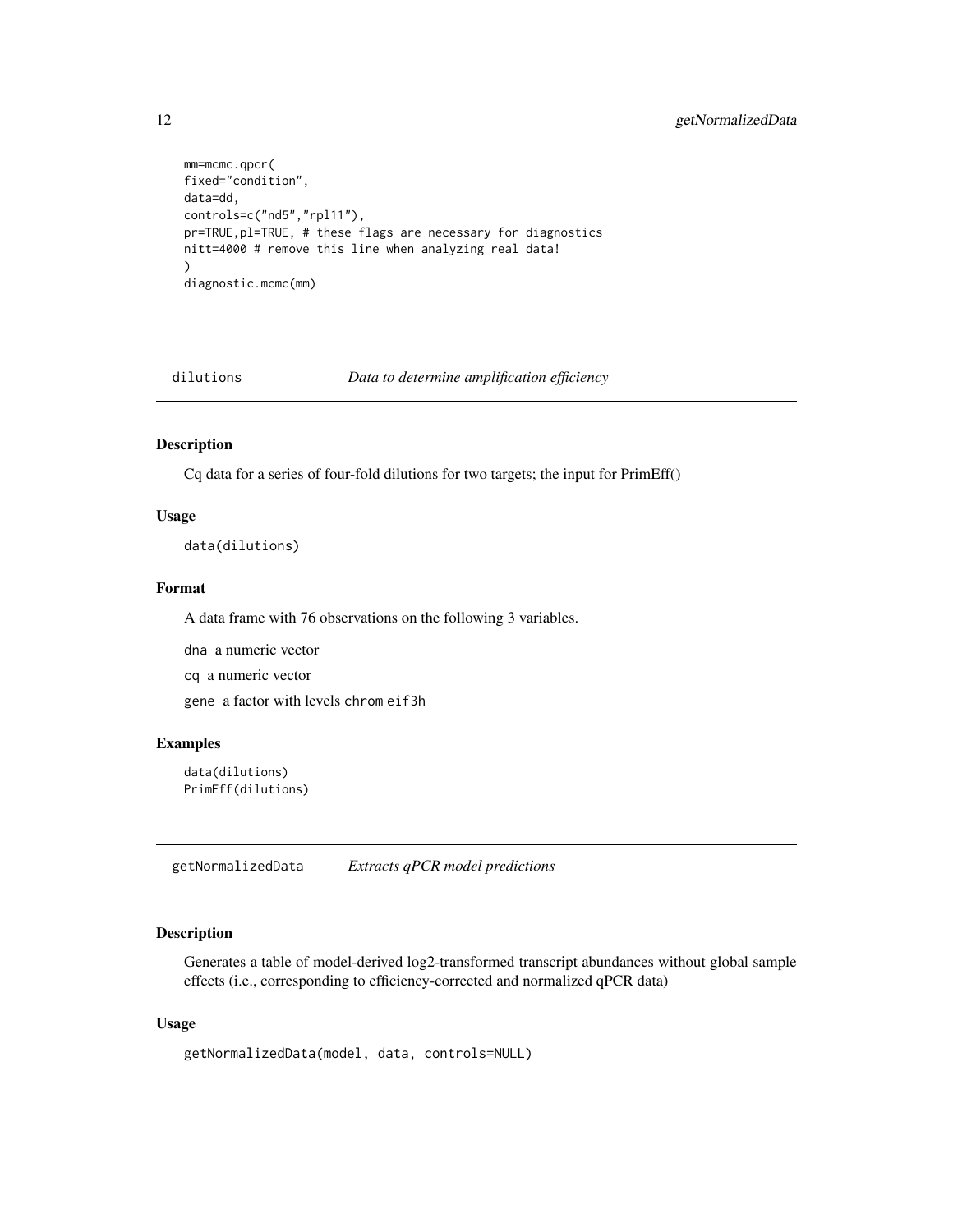#### **Arguments**

| model    | qPCR model: the output of mcmc.qpcr or mcmc.qpcr.lognormal function fitted<br>with two additional options: random="sample", pr=TRUE. These options do<br>not change the inferences of main effects but make it possible to retain among-<br>sample variation of expression for each gene while still subtracting the global<br>sample effects ( <i>i.e.</i> , perform "normalization") |
|----------|----------------------------------------------------------------------------------------------------------------------------------------------------------------------------------------------------------------------------------------------------------------------------------------------------------------------------------------------------------------------------------------|
| data     | The dataset that was analysed to generate the model (output of cq2counts or<br>cq2log functions)                                                                                                                                                                                                                                                                                       |
| controls | List of control genes; required if the mcmc.qpcr model was fit with the option<br>normalize=TRUE                                                                                                                                                                                                                                                                                       |

# Value

The function returns a list of two data frames. The first one, normData, is the model-predicted log2 transformed transcript abundances table. It has one column per gene and one row per sample. The second data frame, conditions, is a table of experimental conditions corresponding to the normData table.

#### Author(s)

Mikhail V. Matz, University of Texas at Austin <matz@utexas.edu>

#### References

Matz MV, Wright RM, Scott JG (2013) No Control Genes Required: Bayesian Analysis of qRT-PCR Data. PLoS ONE 8(8): e71448. doi:10.1371/journal.pone.0071448

#### Examples

```
library(MCMC.qpcr)
```

```
# loading Cq data and amplification efficiencies
data(coral.stress)
data(amp.eff)
```
genecolumns=c(5,6,16,17) # specifying columns corresponding to genes of interest conditions=c(1:4) # specifying columns containing factors

```
# calculating molecule counts and reformatting:
dd=cq2counts(data=coral.stress,genecols=genecolumns,
condcols=conditions,effic=amp.eff,Cq1=37)
```

```
# fitting the model (must include random="sample", pr=TRUE options)
mm=mcmc.qpcr(
fixed="condition",
data=dd,
controls=c("nd5","rpl11"),
nitt=4000,
pr=TRUE,
random="sample"
```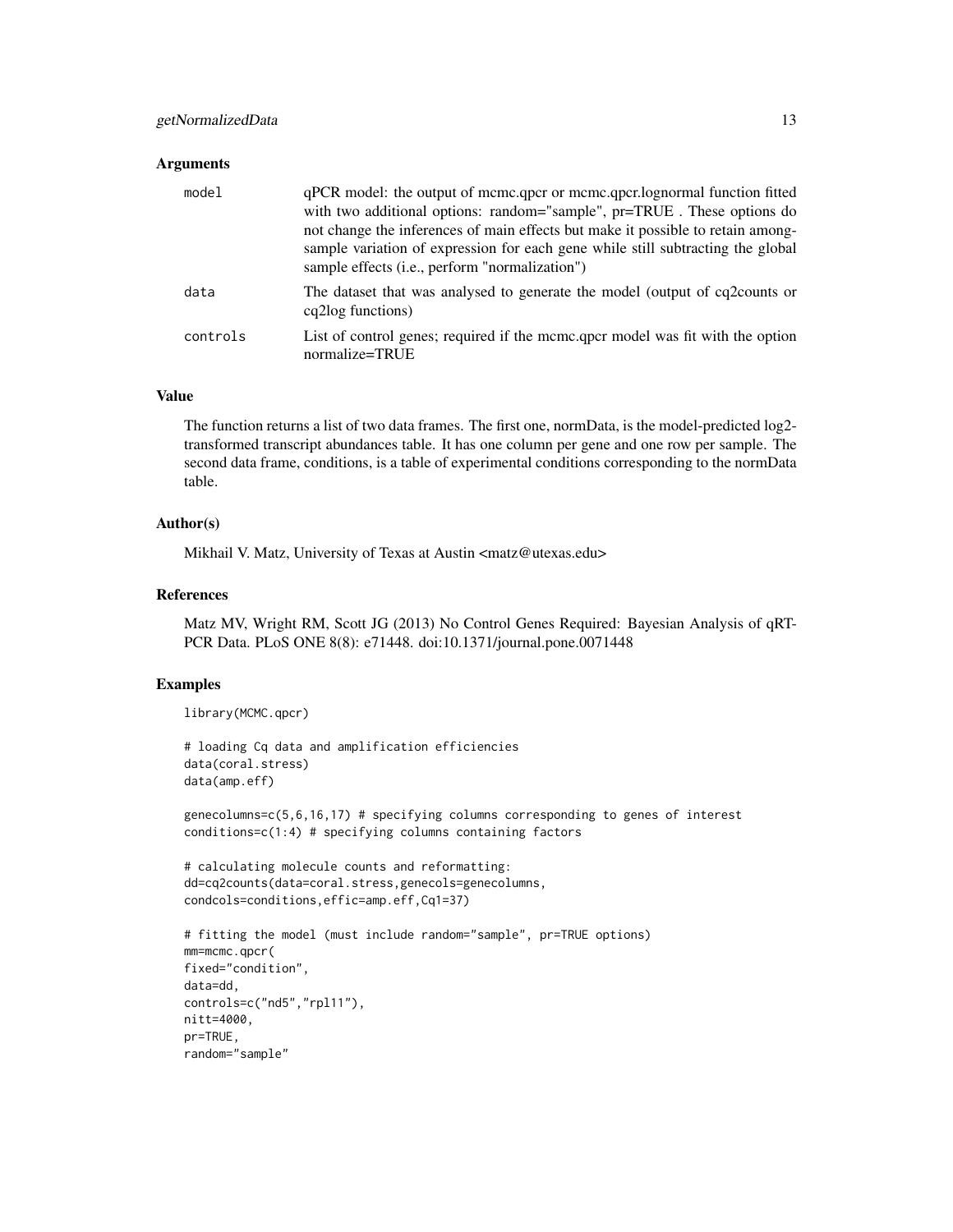```
)
# extracting model predictions
pp=getNormalizedData(mm,dd)
# here is the normalized data:
pp$normData
# and here are the corresponding conditions:
pp$conditions
# putting them together for plotting:
ppcombo=cbind(stack(pp$normData),rep(pp$conditions))
names(ppcombo)[1:2]=c("expression","gene")
# plotting boxplots of normalized data:
ggplot(ppcombo,aes(condition,expression,colour=timepoint))+
geom_boxplot()+
facet_wrap(~gene,scales="free")+
theme_bw()
```
HPDplot *Plotting fixed effects for all genes for a single combination of factors*

# Description

Calculates and plots posterior means with 95% credible intervals for specified fixed effects (or their combination) for all genes

# Usage

```
HPDplot(model, factors, factors2 = NULL, ylimits = NULL,
hpdtype = "w", inverse = FALSE, jitter = 0, plot = TRUE, grid = TRUE,
zero = TRUE, ...
```

| model    | The output of meme.gpcr function.                                                                                                                                                                                                                                                               |
|----------|-------------------------------------------------------------------------------------------------------------------------------------------------------------------------------------------------------------------------------------------------------------------------------------------------|
| factors  | A vector of names of fixed effects of interest; see details.                                                                                                                                                                                                                                    |
| factors2 | A second vector of fixed effect names to be subtracted from the first; see details.                                                                                                                                                                                                             |
| ylimits  | Y-limits for the plot such as $c(-3,6)$ ; autoscale by default.                                                                                                                                                                                                                                 |
| hpdtype  | Specify hpdtype="1" to plot the upper and lower 95% credible limits as a con-<br>tinuous dashed line across all genes. This is useful to compare credible intervals<br>among several models on the same plot. By default (hpdtype="w") the limits<br>are plotted as whiskers around each point. |
| inverse  | Plot the inverse of the result.                                                                                                                                                                                                                                                                 |
|          |                                                                                                                                                                                                                                                                                                 |

<span id="page-13-0"></span>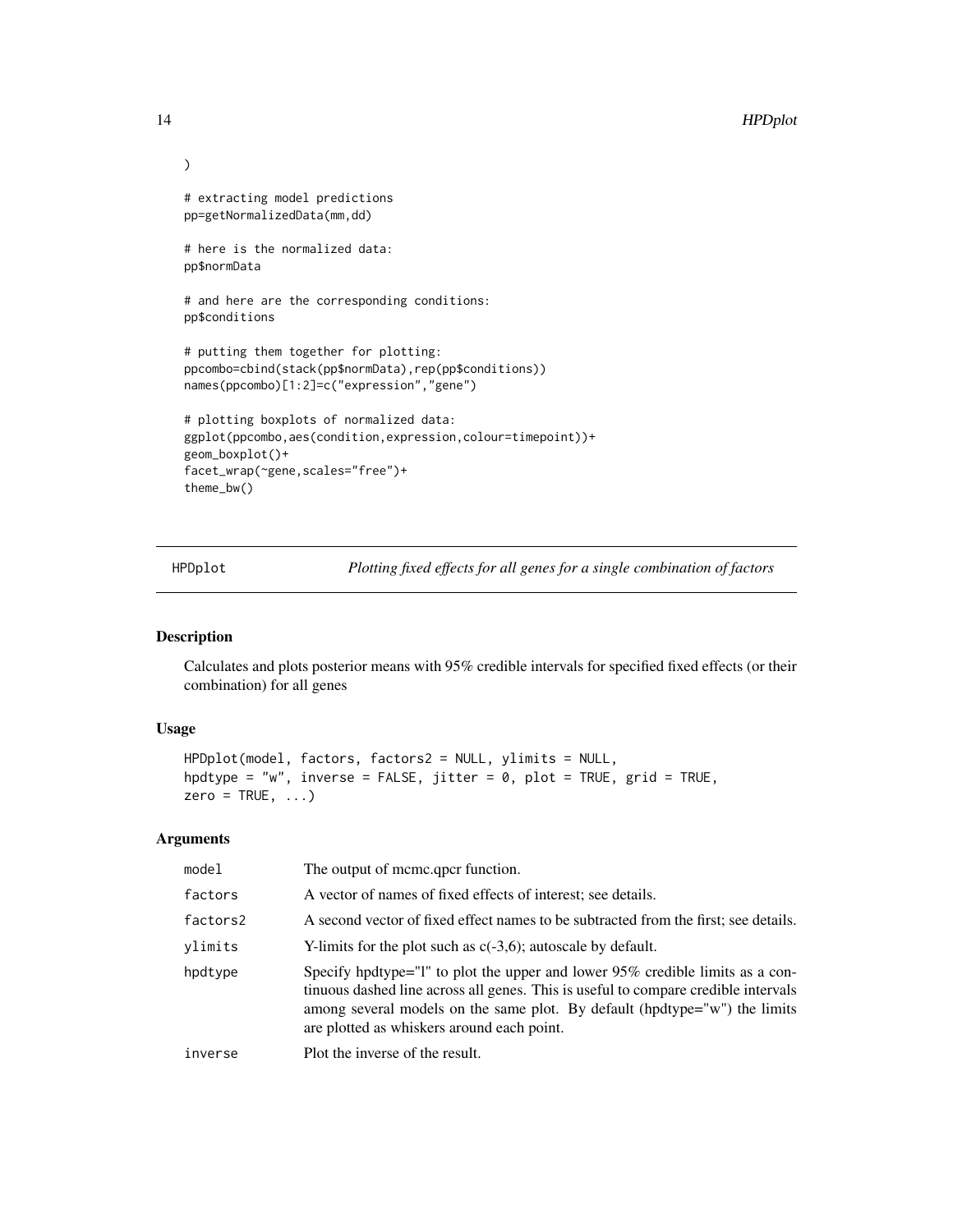# HPDplot that the state of the state of the state of the state of the state of the state of the state of the state of the state of the state of the state of the state of the state of the state of the state of the state of t

| jitter   | For hpdtype="w", shifts the plotted values and whiskers by the specified distance<br>along the x axis (reasonable jitter values are $0.15$ or $-0.15$ , for example). This<br>helps plot several results (different models or factor combinations) on the same<br>plot (use HPD points to add to existing plot) |
|----------|-----------------------------------------------------------------------------------------------------------------------------------------------------------------------------------------------------------------------------------------------------------------------------------------------------------------|
| plot     | if plot = FALSE the function returns a table of calculated posterior modes,<br>means, upper and lower $95\%$ credible limits (all on $log(2)$ scale), and two types<br>of p-values: derived from Bayesian z-scores, and derived directly from MCMC<br>sample.                                                   |
|          | All such outputs for a given experiment should be concatenated with rbind and<br>processed by padj.qpcr() function to adjust the p-values for multiple compar-<br>isons (disregarding the entries corresponding to control genes)                                                                               |
| grid     | Whether to draw vertical grid lines to separate genes.                                                                                                                                                                                                                                                          |
| zero     | Whether to draw a horizontal line at 0.                                                                                                                                                                                                                                                                         |
| $\ddots$ | Various plot() options; such as col (color of lines and symbols), pch (type of<br>symbol), main (plot title) etc.                                                                                                                                                                                               |

# Details

Use summary(MCMCglmm object) first to see what fixed effect names are actually used in the output. For example, if summary shows:

gene1:conditionheat gene2:conditionheat .... gene1:timepointtwo gene2:timepointtwo .... gene1:conditionheat:timepointtwo gene2:conditionheat:timepointtwo

, it is possible to specify factors="conditionheat" to plot only the effects of the heat.

If a vector of several fixed effect names is given, for example: factors=c("timepointtwo","treatmentheat:timepointtwo") the function will plot the posterior mean and credible interval for the sum of these effects.

If a second vector is also given, for example,

factors=c("f1","f2"), factors2=c("f3","f4")

the function will plot the difference between the sums of these two groups of factors. This is useful for pairwise analysis of differences in complicated designs.

# Value

A plot or a table (plot  $=$  F).

Use the function HPDpoints() if you need to add graphs to already existing plot.

# Author(s)

Mikhail V. Matz, UT Austin <matz@utexas.edu>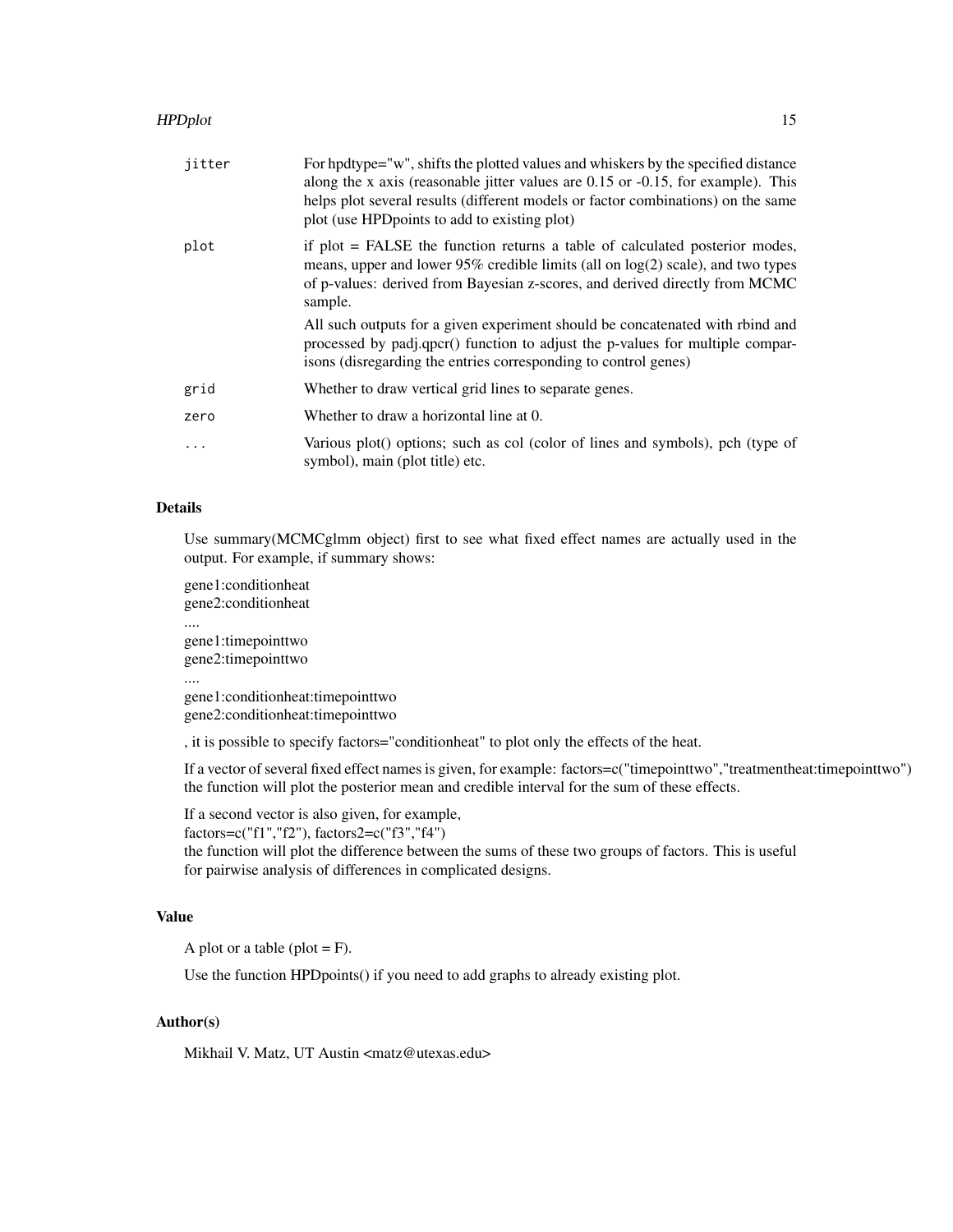#### <span id="page-15-0"></span>References

Matz MV, Wright RM, Scott JG (2013) No Control Genes Required: Bayesian Analysis of qRT-PCR Data. PLoS ONE 8(8): e71448. doi:10.1371/journal.pone.0071448

# Examples

```
# loading Cq data and amplification efficiencies
data(coral.stress)
data(amp.eff)
# extracting a subset of data
cs.short=subset(coral.stress, timepoint=="one")
genecolumns=c(5,6,16,17) # specifying columns corresponding to genes of interest
conditions=c(1:4) # specifying columns containing factors
# calculating molecule counts and reformatting:
dd=cq2counts(data=cs.short,genecols=genecolumns,
condcols=conditions,effic=amp.eff,Cq1=37)
# fitting the model
mm=mcmc.qpcr(
fixed="condition",
data=dd,
controls=c("nd5","rpl11"),
nitt=3000,burnin=2000 # remove this line when analyzing real data!
)
# plotting log2(fold change) in response to heat stress for all genes
HPDplot(model=mm,factors="conditionheat",main="response to heat stress")
```
HPDplotBygene *Plots qPCR analysis results for individual genes.*

#### Description

For a particular gene, plots model-predicted values (and credible intervals) for a series of specified fixed effect combinations ("conditions").

#### Usage

```
HPDplotBygene(model, gene, conditions, pval = "mcmc", newplot = T,
ylimits = NULL, inverse = F, jitter = 0, plot = T, yscale = "log2",
interval = "ci", grid = F, zero = F, ...)
```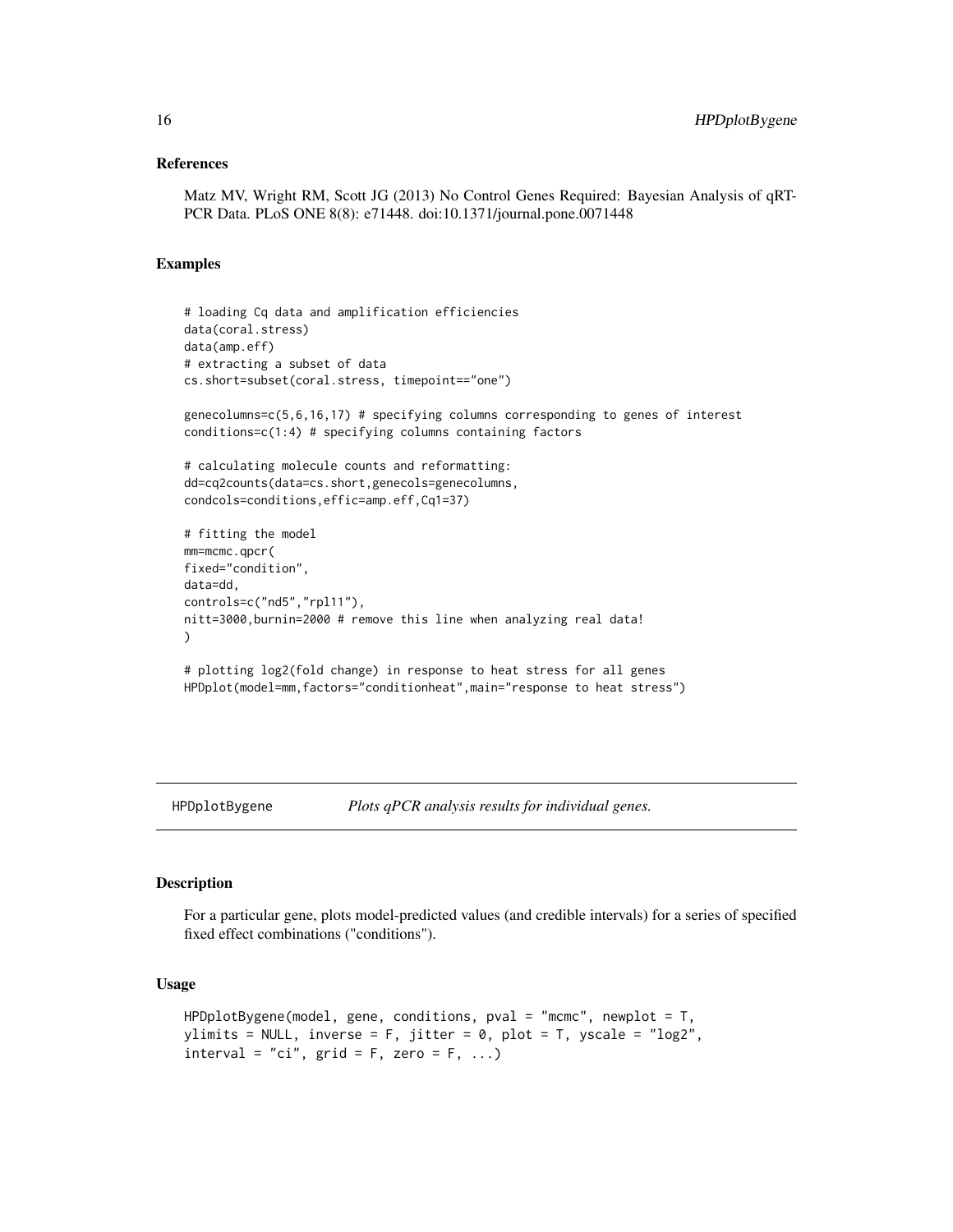# HPDplotBygene 17

# Arguments

| model      | model object produced by MCMC.qpcr()                                                                                                                                                                                                                                                                                                                                                                                                                                                                                                                                                                                                                                                                                                                    |
|------------|---------------------------------------------------------------------------------------------------------------------------------------------------------------------------------------------------------------------------------------------------------------------------------------------------------------------------------------------------------------------------------------------------------------------------------------------------------------------------------------------------------------------------------------------------------------------------------------------------------------------------------------------------------------------------------------------------------------------------------------------------------|
| gene       | name of the gene to plot                                                                                                                                                                                                                                                                                                                                                                                                                                                                                                                                                                                                                                                                                                                                |
| conditions | A list naming the conditions to plot and defining them as combination of fixed<br>effects (See example below). '0' denotes gene-specific intercept.                                                                                                                                                                                                                                                                                                                                                                                                                                                                                                                                                                                                     |
| pval       | Type of p-value to report: 'mcmc' - MCMC-based (default), 'z' - based on<br>Bayesian z-score. Use 'z' to approximate p-values lower than 2/[MCMC sample<br>size] (with default MCMC.qpcr settings, this comes to 0.002)                                                                                                                                                                                                                                                                                                                                                                                                                                                                                                                                 |
| newplot    | When TRUE, a new plot should be created. When FALSE, or a graph will be<br>added to an existing plot.                                                                                                                                                                                                                                                                                                                                                                                                                                                                                                                                                                                                                                                   |
| ylimits    | Y-limits for the plot such as $c(-3,6)$ ; autoscale by default.                                                                                                                                                                                                                                                                                                                                                                                                                                                                                                                                                                                                                                                                                         |
| inverse    | When TRUE, the inverse of the data will be plotted.                                                                                                                                                                                                                                                                                                                                                                                                                                                                                                                                                                                                                                                                                                     |
| jitter     | Shifts the plotted values and whiskers by the specified distance along the x axis<br>(reasonable jitter values are 0.15 or -0.15, for example). This helps plot several<br>graphs on the same plot without overlapping.                                                                                                                                                                                                                                                                                                                                                                                                                                                                                                                                 |
| plot       | When FALSE, no plot will be generated; the function will just list mean pairwise<br>differences and p-values.                                                                                                                                                                                                                                                                                                                                                                                                                                                                                                                                                                                                                                           |
| yscale     | Scale on which to represent the data. In all mcmc.qpcr models the model scale is<br>natural logarithm, which I prefer to translate into log2 or log10 (if the differences<br>are orders of magnitude) for better human readability. The default is 'log2';<br>other options are 'log10' and 'native' (no rescaling of the model data). There is<br>also a beta-option 'proportion', which is not useful for qPCR. It was added to<br>cannibalize HPDplotBygene function for plotting results of the model operating<br>with arcsin-square root transfromed proportions. With yscale="proportions",<br>the plot will be on the original proportion scale but the tukey-like differences<br>will still be reported on the asin(sqrt()) transformed scale. |
| interval   | 'ci' (default) will plot 95% credible limits of the posterior distribution, 'sd' will<br>plot the mean plus/minus one standard deviation of the posterior.                                                                                                                                                                                                                                                                                                                                                                                                                                                                                                                                                                                              |
| grid       | When TRUE, a vertical grid separating conditions will be added                                                                                                                                                                                                                                                                                                                                                                                                                                                                                                                                                                                                                                                                                          |
| zero       | When TRUE, a y=0 line will be added.                                                                                                                                                                                                                                                                                                                                                                                                                                                                                                                                                                                                                                                                                                                    |
| $\cdots$   | Various plot() options.                                                                                                                                                                                                                                                                                                                                                                                                                                                                                                                                                                                                                                                                                                                                 |

# Value

Generates a point-whiskers plot, lists pairwise mean differenes between all conditions, calculates and lists pairwise p-values (not corrected for multiple testing).

# Author(s)

Mikhal V. Matz, UT Austin, matz@utexas.edu

#### References

Matz MV, Wright RM, Scott JG (2013) No Control Genes Required: Bayesian Analysis of qRT-PCR Data. PLoS ONE 8(8): e71448. doi:10.1371/journal.pone.0071448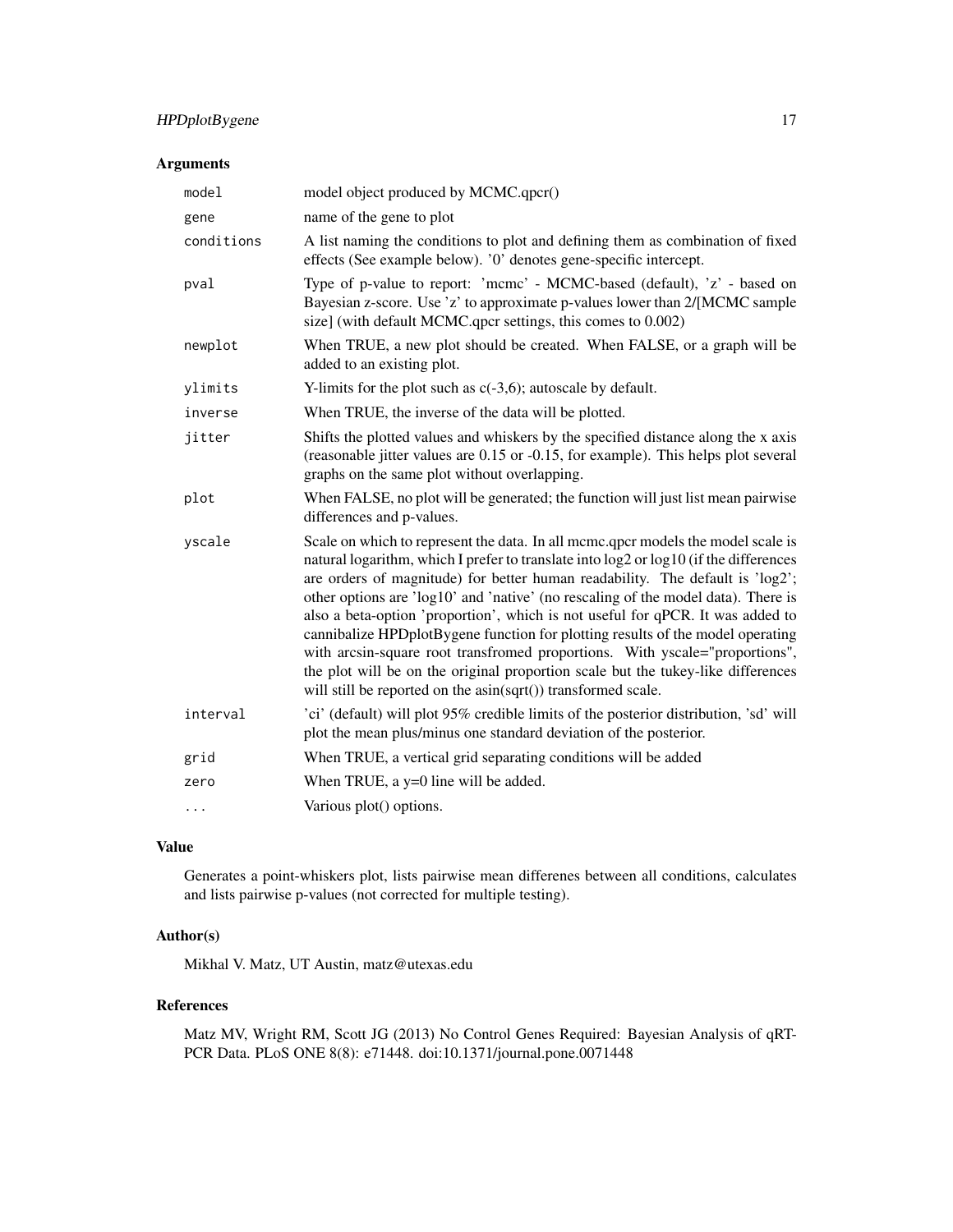### Examples

```
# loading Cq data and amplification efficiencies
data(coral.stress)
data(amp.eff)
# extracting a subset of data
cs.short=subset(coral.stress, timepoint=="one")
genecolumns=c(5,6,16,17) # specifying columns corresponding to genes of interest
conditions=c(1:4) # specifying columns containing factors
# calculating molecule counts and reformatting:
dd=cq2counts(data=cs.short,genecols=genecolumns,
condcols=conditions,effic=amp.eff,Cq1=37)
# fitting the model
mm=mcmc.qpcr(
fixed="condition",
data=dd,
controls=c("nd5","rpl11"),
nitt=3000,burnin=2000 # remove this line when analyzing real data!
)
# plotting abundances of individual genes across all conditions
# step 1: defining conditions
cds=list(
  control=list(factors=0), # gene-specific intercept
  stress=list(factors=c(0,"conditionheat")) # multiple effects will be summed up
  )
# step 2: plotting gene after gene on the same panel
HPDplotBygene(model=mm,gene="actin",conditions=cds,col="cyan3",
pch=17,jitter=-0.1,ylim=c(-3.5,15),pval="z")
HPDplotBygene(model=mm,gene="hsp16",conditions=cds,
newplot=FALSE,col="coral",pch=19,jitter=0.1,pval="z")
# step 3: adding legend
legend(0.5,10,"actin",lty=1,col="cyan3",pch=17,bty="n")
legend(0.5,7,"hsp16",lty=1,col="coral",pch=19,bty="n")
```
HPDplotBygeneBygroup *Plots qPCR analysis results for individual genes*

#### Description

For a specified gene, makes overlayed plots such as produced by HPDplotBygene()

<span id="page-17-0"></span>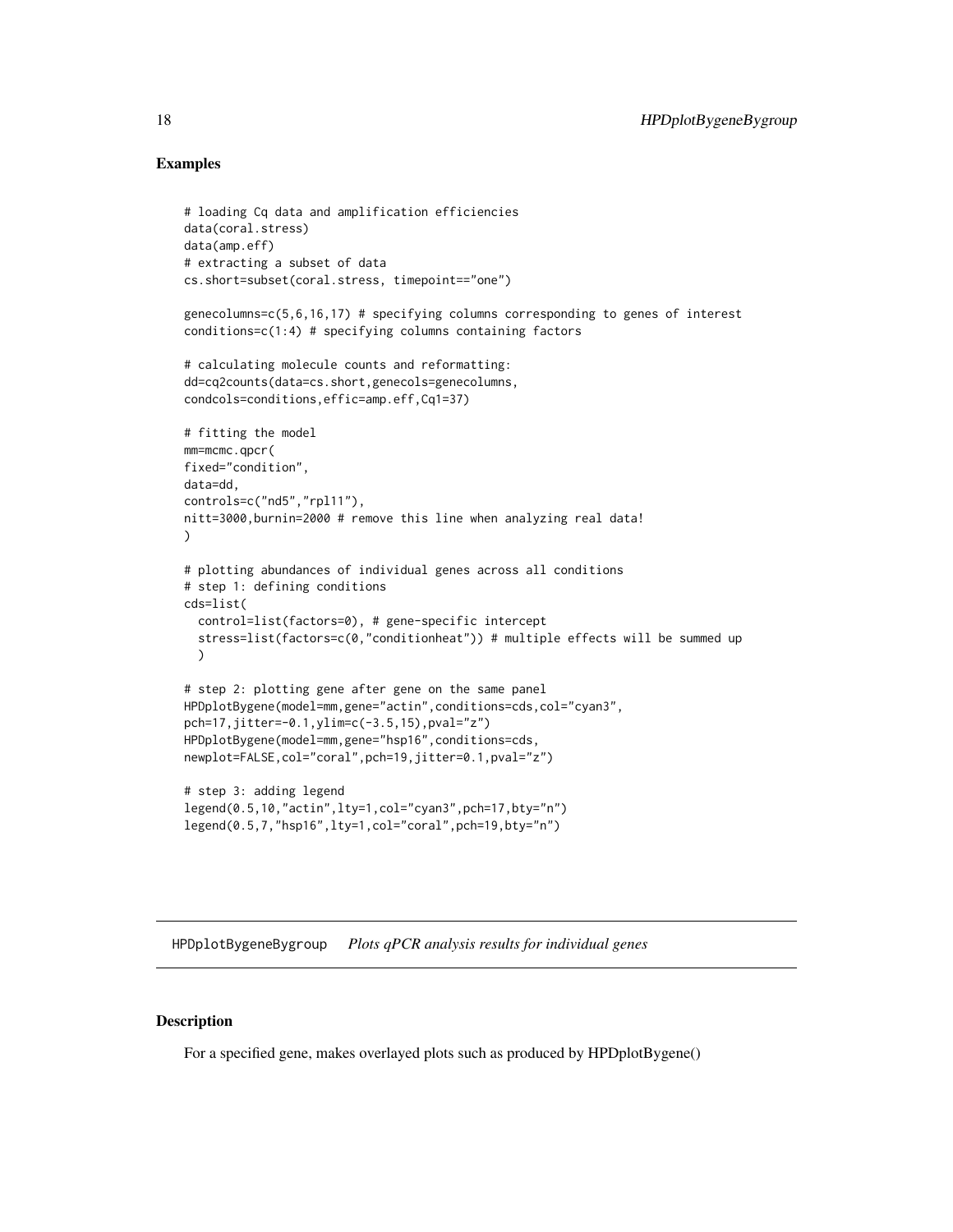# Usage

```
HPDplotBygeneBygroup(model, gene, group1, group2, group3 = NULL,
interval = "ci", colors = c("coral", "cyan3", "grey50"),
symbols = c(19, 17, 15), jitter = 0.16, yscale = "log2", ...)
```
# Arguments

| model    | model object produced by mcmc.qpcr()                                                                                                                                                                                                                                                                                                                                                                                                                                                                                                                                                                                                                                                                                                                    |
|----------|---------------------------------------------------------------------------------------------------------------------------------------------------------------------------------------------------------------------------------------------------------------------------------------------------------------------------------------------------------------------------------------------------------------------------------------------------------------------------------------------------------------------------------------------------------------------------------------------------------------------------------------------------------------------------------------------------------------------------------------------------------|
| gene     | name of the gene to plot                                                                                                                                                                                                                                                                                                                                                                                                                                                                                                                                                                                                                                                                                                                                |
| group1   | Combination of factors defining the first group (see HPDplotBygene() for de-<br>tails).                                                                                                                                                                                                                                                                                                                                                                                                                                                                                                                                                                                                                                                                 |
| group2   | Combination of factors defining the second group.                                                                                                                                                                                                                                                                                                                                                                                                                                                                                                                                                                                                                                                                                                       |
| group3   | (optional) Combination of factors defining the third group.                                                                                                                                                                                                                                                                                                                                                                                                                                                                                                                                                                                                                                                                                             |
| interval | 'ci' (default) will plot 95% credible limits of the posterior distribution, 'sd' will<br>plot the mean plus/minus one standard deviation of the posterior.                                                                                                                                                                                                                                                                                                                                                                                                                                                                                                                                                                                              |
| colors   | Colors to use for different groups (see $?par > col$ ).                                                                                                                                                                                                                                                                                                                                                                                                                                                                                                                                                                                                                                                                                                 |
| symbols  | Symbols to use for different groups (see ?par -> pch).                                                                                                                                                                                                                                                                                                                                                                                                                                                                                                                                                                                                                                                                                                  |
| jitter   | Jitter distance between groups.                                                                                                                                                                                                                                                                                                                                                                                                                                                                                                                                                                                                                                                                                                                         |
| yscale   | Scale on which to represent the data. In all mcmc.qpcr models the model scale is<br>natural logarithm, which I prefer to translate into log2 or log10 (if the differences<br>are orders of magnitude) for better human readability. The default is 'log2';<br>other options are 'log10' and 'native' (no rescaling of the model data). There is<br>also a beta-option 'proportion', which is not useful for qPCR. It was added to<br>cannibalize HPDplotBygene function for plotting results of the model operating<br>with arcsin-square root transfromed proportions. With yscale="proportions",<br>the plot will be on the original proportion scale but the tukey-like differences<br>will still be reported on the asin(sqrt()) transformed scale. |
| .        | additional parameters for HPDplotBygene() function, such as pval (see HPDplot-<br>Bygene() help)                                                                                                                                                                                                                                                                                                                                                                                                                                                                                                                                                                                                                                                        |

# Value

Generates a point-whiskers plot, lists pairwise mean differenes between all conditions, calculates and lists pairwise p-values (not corrected for multiple testing).

# Author(s)

Mikhal V. Matz, UT Austin <matz@utexas.edu>

# References

Matz MV, Wright RM, Scott JG (2013) No Control Genes Required: Bayesian Analysis of qRT-PCR Data. PLoS ONE 8(8): e71448. doi:10.1371/journal.pone.0071448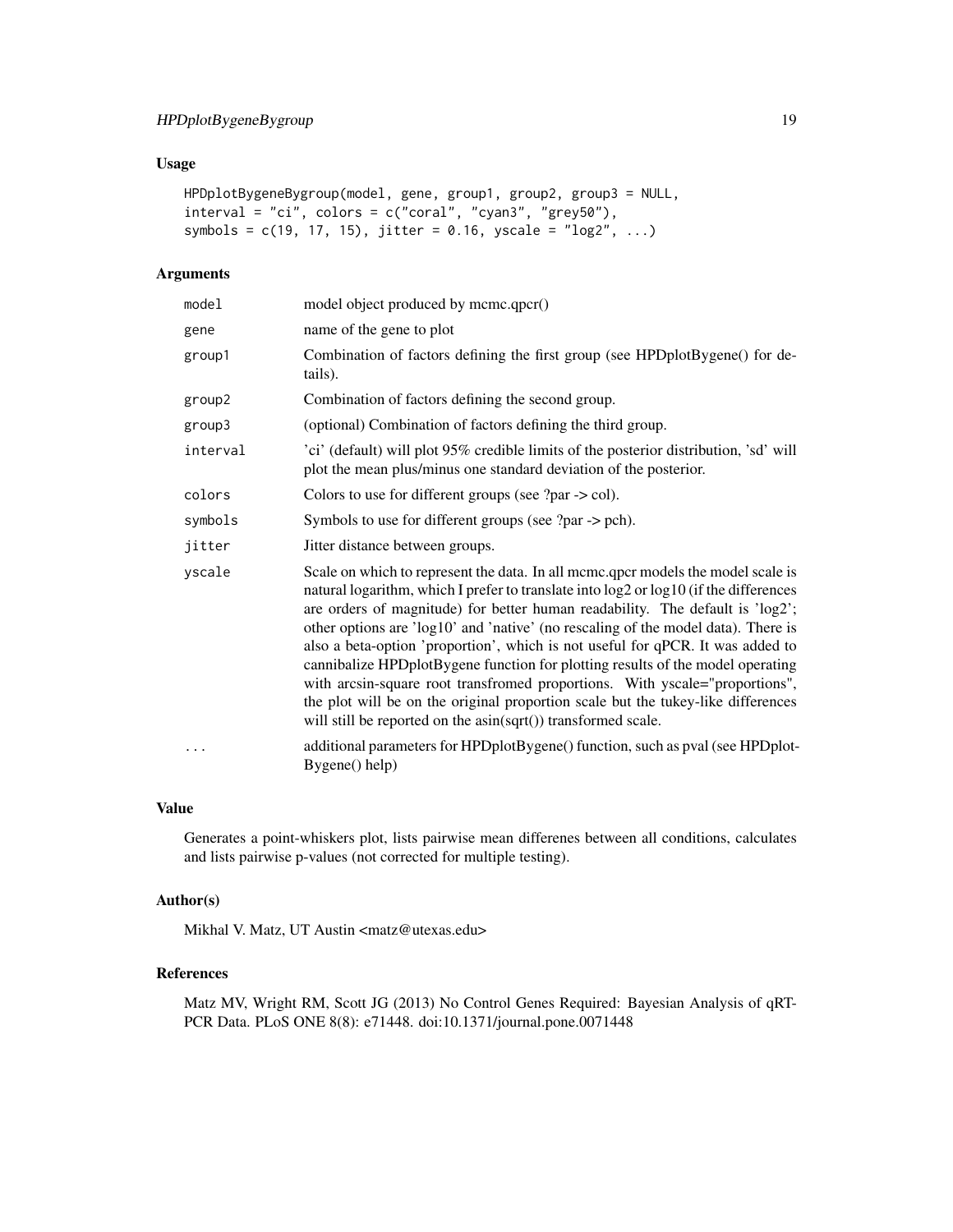<span id="page-19-0"></span>

# Description

Calculates and plots posterior means with 95% credible intervals for specified fixed effects (or their combination) for all genes. HPDpoints only adds graphs to an existing plot.

### Usage

```
HPDpoints(model, factors, factors2 = NULL, ylimits = NULL,
hpdtype = "w", inverse = F, jitter = \emptyset, ...)
```
# Arguments

| model    | The output of meme.gpcr function.                                                                                                                                                                        |
|----------|----------------------------------------------------------------------------------------------------------------------------------------------------------------------------------------------------------|
| factors  | A vector of names of fixed effects of interest; see details.                                                                                                                                             |
| factors2 | A second vector of fixed effect names to be subtracted from the first; see details.                                                                                                                      |
| vlimits  | Y-limits for the plot such as $c(-3,6)$ ; autoscale by default.                                                                                                                                          |
| hpdtype  | Specify hpdtype="1" to plot the upper and lower 95% credible limits as a con-<br>tinuous dashed line across all genes. By default (hpdtype="w") the limits are<br>plotted as whiskers around each point. |
| inverse  | Plot the inverse of the result.                                                                                                                                                                          |
| jitter   | For hpdtype="w", shifts the plotted values and whiskers by the specified distance<br>along the x axis (reasonable jitter values are $0.15$ or $-0.15$ , for example).                                    |
| $\ddots$ | Various plot() options; such as col (color of lines and symbols), pch (type of<br>symbol), main (plot title) etc.                                                                                        |

# Details

See details in HPDplot()

#### Value

A graph added to a plot.

# Author(s)

Mikhail V. Matz, UT Austin <matz@utexas.edu>

#### References

Matz MV, Wright RM, Scott JG (2013) No Control Genes Required: Bayesian Analysis of qRT-PCR Data. PLoS ONE 8(8): e71448. doi:10.1371/journal.pone.0071448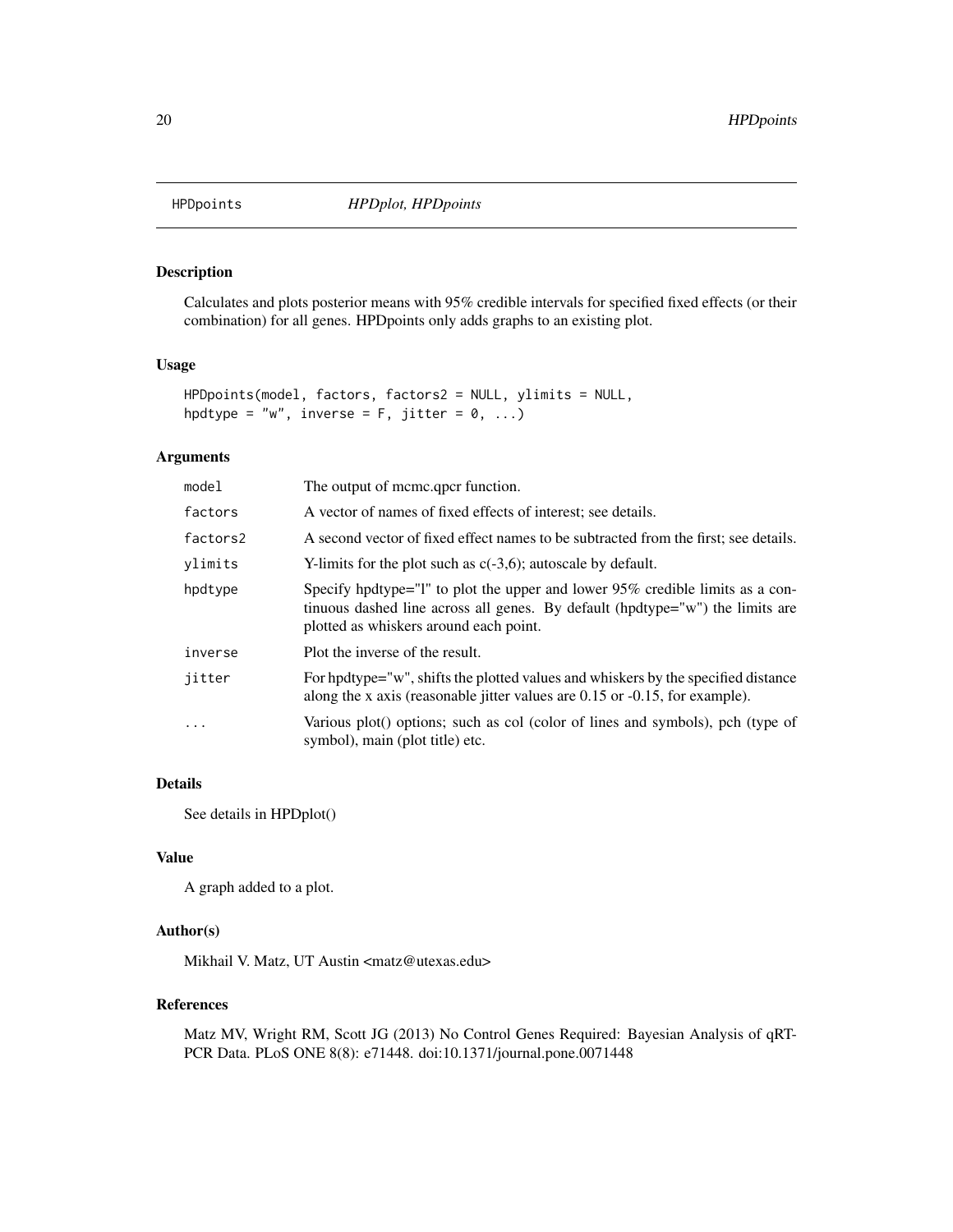# <span id="page-20-0"></span>HPDsummary 21

#### Examples

```
# loading Cq data and amplification efficiencies
data(coral.stress)
data(amp.eff)
# extracting a subset of data
cs.short=subset(coral.stress, timepoint=="one")
```
genecolumns=c(5,6,16,17) # specifying columns corresponding to genes of interest conditions=c(1:4) # specifying columns containing factors

```
# calculating molecule counts and reformatting:
dd=cq2counts(data=cs.short,genecols=genecolumns,
condcols=conditions,effic=amp.eff,Cq1=37)
```

```
# fitting the model
mm=mcmc.qpcr(
fixed="condition",
data=dd,
controls=c("nd5","rpl11"),
nitt=4000 # remove this line when analyzing real data!
)
```
# plotting log2(fold change) in response to heat stress for all genes HPDplot(model=mm,factors="conditionheat",main="response to heat stress")

| HPDsummary | Summarizes and plots results of mcmc.qpcr function series. |  |  |
|------------|------------------------------------------------------------|--|--|

#### Description

Calculates abundances of each gene across factor combinations; calculates pairwise differences between all factor combinations and their significances for each gene; plots results as bar or line graphs with credible intervals (ggplot2) NOTE: only works for experiments involving a single multilevel fixed factor or two fully crossed multi-level fixed factors.

#### Usage

```
HPDsummary(model, data, xgroup=NULL,genes = NA, relative = FALSE,
log base = 2, summ.plot = TRUE, ptype="z", ...)
```

| model  | Model generated by mcmc.qpcr(),mcmc.qpcr.lognormal() or mcmc.qpcr.classic()                          |
|--------|------------------------------------------------------------------------------------------------------|
| data   | Dataset used to build the model (returned by cq2counts() or $cq2log()$ )                             |
| xgroup | The factor to form the x-axis of the plot. By default the first factor in the model<br>will be used. |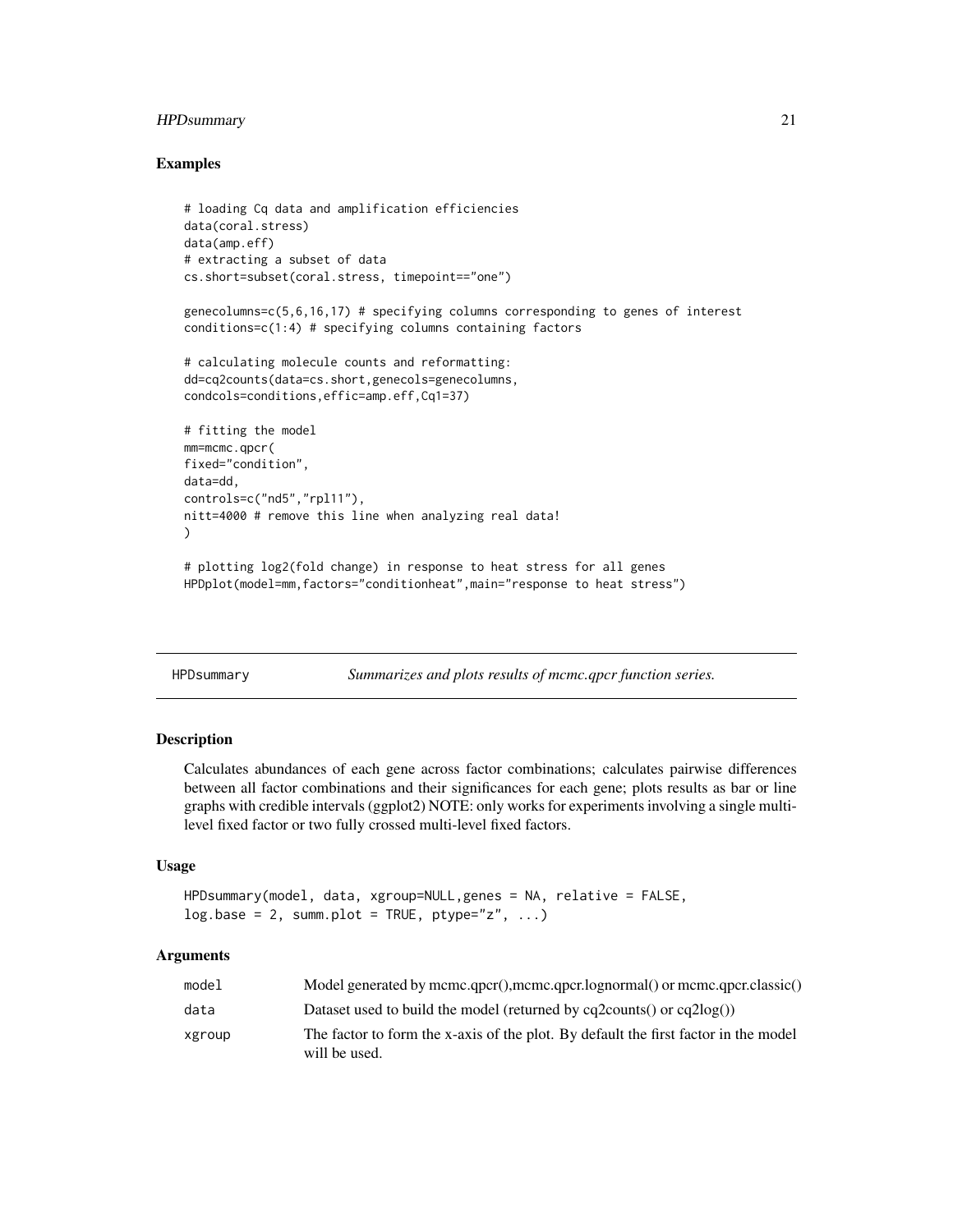| genes     | A vector of gene names to summarize and plot. If left unspecified, all genes will<br>be summarized.                                                                                                                                                                                                                                                                                                                                                               |
|-----------|-------------------------------------------------------------------------------------------------------------------------------------------------------------------------------------------------------------------------------------------------------------------------------------------------------------------------------------------------------------------------------------------------------------------------------------------------------------------|
| relative  | Whether to plot absolute transcript abundances (relative $=$ FALSE) or fold-<br>changes relative to the sample that is considered to be "global control" (rela-<br>tive = TRUE). The "global control" is the combination of factors that served as<br>a reference during model fitting, either because it is alphanumerically first (that<br>happens by default) or because it has been explicitly designated as such using<br>relevel() function (see tutorial). |
| log.base  | Base of the logarithm to use.                                                                                                                                                                                                                                                                                                                                                                                                                                     |
| summ.plot | By default, the function generates a summary plot, which is a line-points-95%<br>credible intervals plot of log(absolute abundances) with 'relative=FALSE' and<br>a more typical bar graph of log(fold change relative to the control), again with<br>95% credible intervals, with 'relative=TRUE'. Specify 'summ.plot=FALSE' if<br>you don't want the summary plot.                                                                                              |
| ptype     | Which type of p-values to use. By default p-values based on the Bayesian z-<br>score are used. Specify 'ptype="mcmc"' to output more conventional p-values<br>based on MCMC sampling (these will be limited on the lower end by the size of<br>MCMC sample).                                                                                                                                                                                                      |
| $\cdots$  | Additional options for summaryPlot() function. Among those, 'x.order' can be<br>a vector specifying the order of factor levels on the x-axis.                                                                                                                                                                                                                                                                                                                     |

#### Value

A list of three items:

| summary  | Summary table containing calculated abundances, their SD and 95% credible<br>limits                                                                           |
|----------|---------------------------------------------------------------------------------------------------------------------------------------------------------------|
| geneWise | A series of matrices listing pairwise differences between factor combinations<br>(upper triangle) and corresponding p-values (lower triangle)                 |
| ggPlot   | the ggplot2 object for plotting. See http://docs.ggplot2.org/0.9.2.1/theme.html<br>for ways to modify it, such as add text, rotate labels, change fonts, etc. |

# Author(s)

Mikhail V. Matz, University of Texas at Austin <matz@utexas.edu>

# References

Matz MV, Wright RM, Scott JG (2013) No Control Genes Required: Bayesian Analysis of qRT-PCR Data. PLoS ONE 8(8): e71448. doi:10.1371/journal.pone.0071448

# See Also

See function summaryPlot() for plotting the summary table in other ways.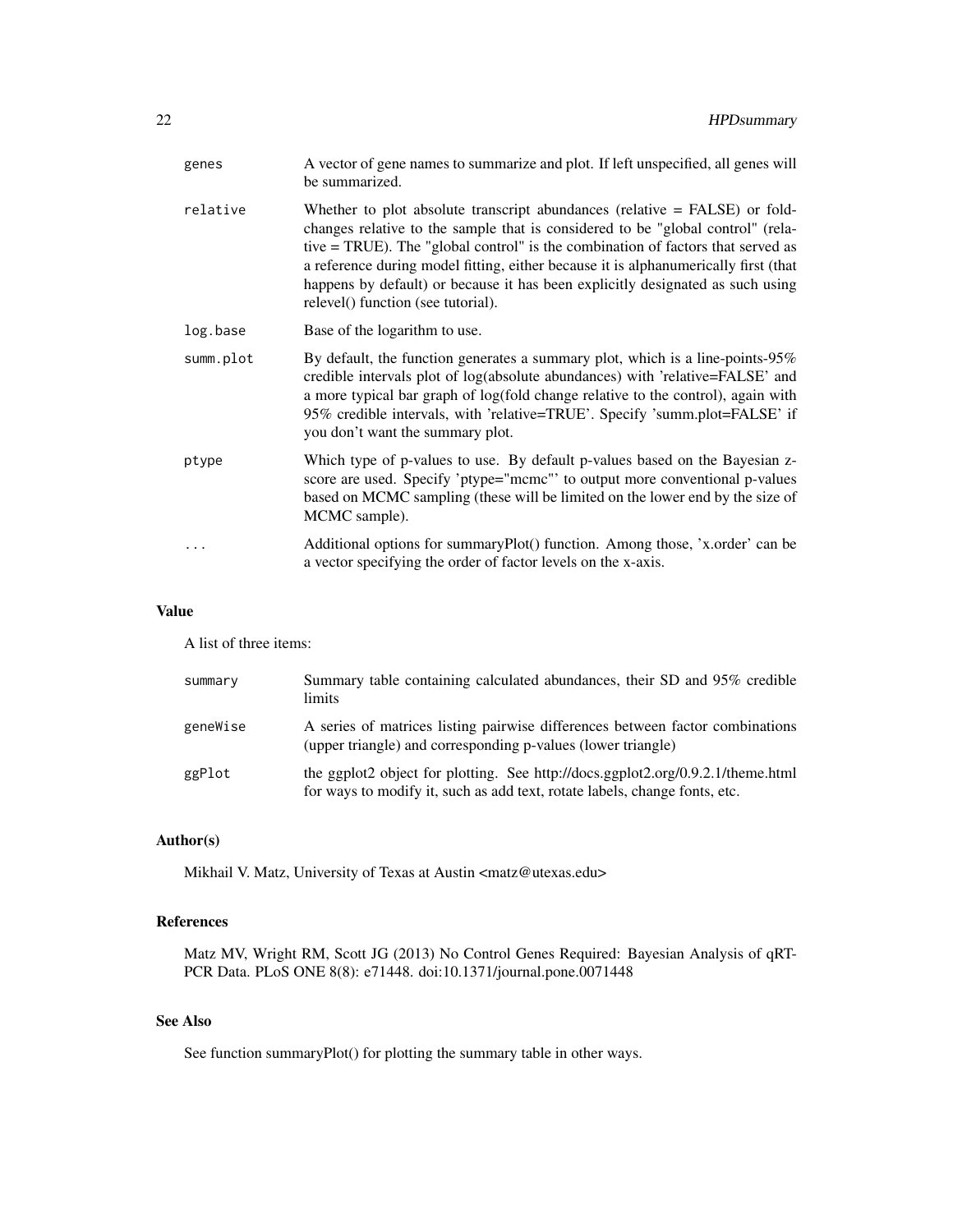# <span id="page-22-0"></span>mcmc.converge.check 23

#### Examples

```
data(beckham.data)
data(beckham.eff)
# analysing the first 5 genes
# (to try it with all 10 genes, change the line below to gcol=4:13)
gcd=4:8ccol=1:3 # columns containing experimental conditions
# recalculating into molecule counts, reformatting
qs=cq2counts(data=beckham.data,genecols=gcol,
condcols=ccol,effic=beckham.eff,Cq1=37)
# creating a single factor, 'treatment.time', out of 'tr' and 'time'
qs$treatment.time=as.factor(paste(qs$tr,qs$time,sep="."))
# fitting a naive model
naive=mcmc.qpcr(
fixed="treatment.time",
data=qs,
nitt=3000,burnin=2000 # remove this line in actual analysis!
)
#summary plot of inferred abundances
# s1=HPDsummary(model=naive,data=qs)
#summary plot of fold-changes relative to the global control
s0=HPDsummary(model=naive,data=qs,relative=TRUE)
# pairwise differences and their significances for each gene:
s0$geneWise
```
mcmc.converge.check *MCMC diagnostic plots*

#### Description

A wrapper function for plot.MCMCglmm to plot diagnostic convergence plots for selected fixed effects

#### Usage

```
mcmc.converge.check(model, factors, ...)
```
#### Arguments

model output of mcmc.qpcr (or any MCMCglmm class object)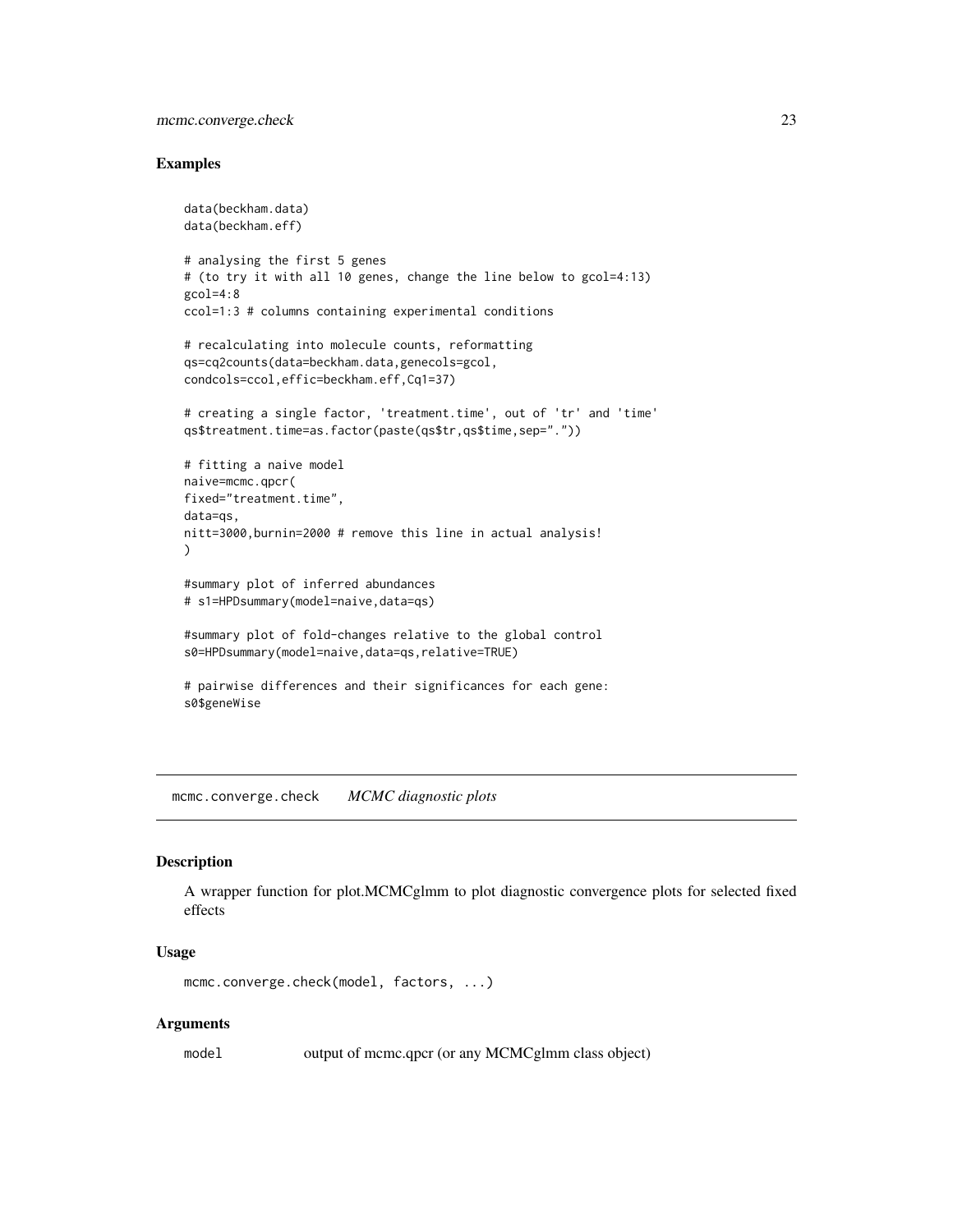<span id="page-23-0"></span>

| factors  | A vector of names of fixed effects of interest; see details in HPDplot help page. |
|----------|-----------------------------------------------------------------------------------|
| $\cdots$ | other options to pass to plot. MCMCglmm                                           |

#### Value

A series of plots for each gene-specific fixed effect.

The MCMC trace plot is on the left, to see if there is convergence (lack of systematic trend) and no autocorrelation (no low-frequency waves). If lack of convergence is suspected, try increasing number of iterations and burnin by specifying, for example, nitt=50000, burnin=5000, as additional options for mcmc.qpcr. If autocorrelation is present, increase thinning interval by specifying thin=20 in mcmc.qpcr (you might wish to increase the number of iterations, nitt, to keep the size of MCMC sample the same)

The right plot is posterior density distribution.

#### Author(s)

Mikhail V. Matz, UT Austin

# References

Matz MV, Wright RM, Scott JG (2013) No Control Genes Required: Bayesian Analysis of qRT-PCR Data. PLoS ONE 8(8): e71448. doi:10.1371/journal.pone.0071448

mcmc.pval *calculates p-value based on Bayesian z-score or MCMC sampling*

# Description

Accessory function to HPD... function series

#### Usage

mcmc.pval(dat, testlim =  $0$ , sided = 2, ptype="z")

#### Arguments

| dat     | a table of MCMC samples                                                           |
|---------|-----------------------------------------------------------------------------------|
| testlim | positive value to test whether the posterior crosses it (for variance components) |
| sided   | sidedness of the test                                                             |
| ptype   | 'z' for z-score based p-values, 'mcmc' for standard sampling based p-values       |

# Value

A vector of calculated Bayesian p-values. For standard 'mcmc' p=values, the minimal possible value is 1/(MCMC sample size). z-score based p-values are useful to approximate very low pvalues with limited MCMC sample sizes.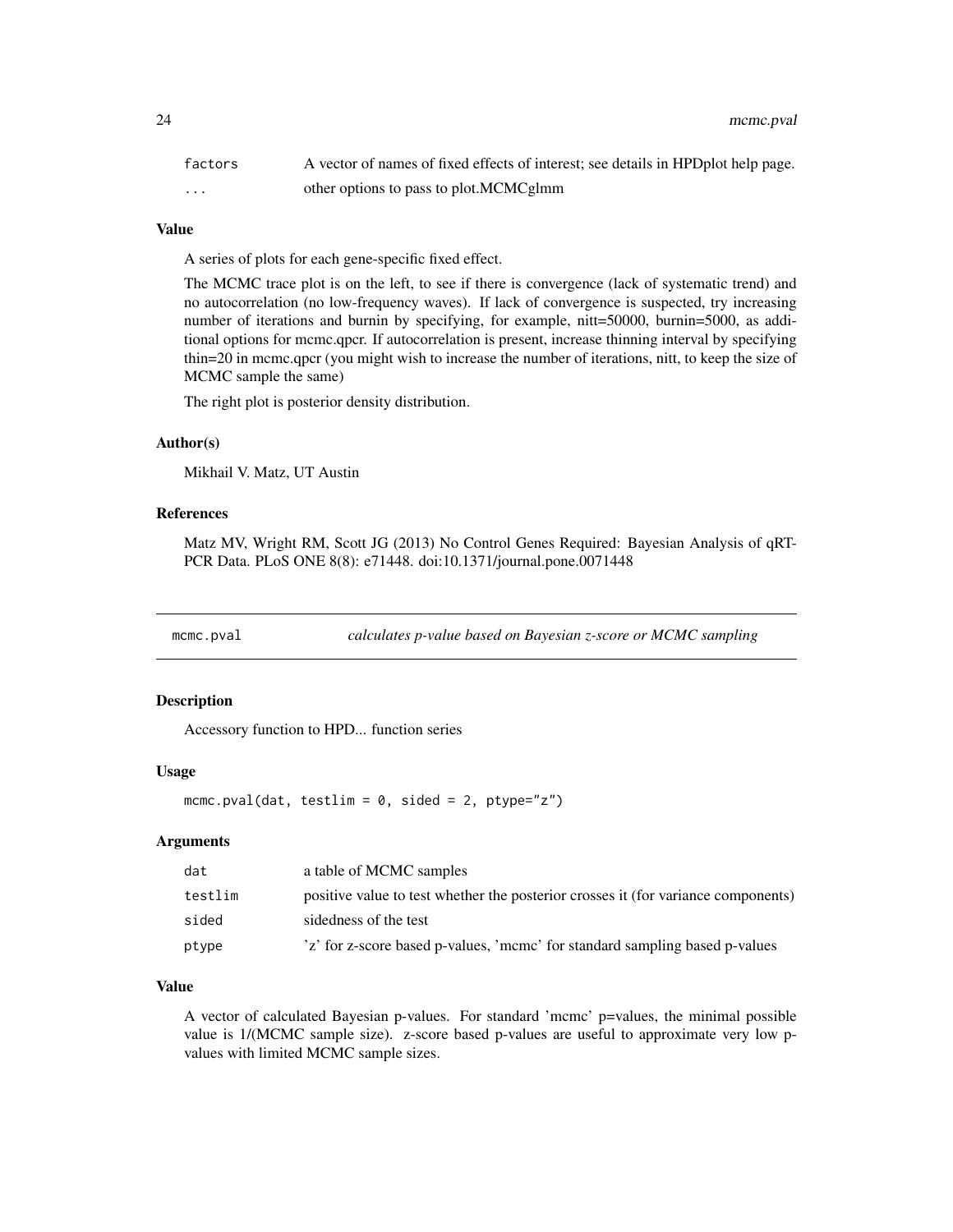# <span id="page-24-0"></span>mcmc.qpcr 25

# Author(s)

Mikhail Matz, UT Austin <matz@utexas.edu>

mcmc.qpcr *Analyzes qRT-PCR data using generalized linear mixed model*

# Description

Wrapper function for MCMCglmm by Jarrod Hadfield, designed for qRT-PCR data analysis.

### Usage

```
mcmc.qpcr(fixed=NULL, globalFixed=NULL, random = NULL, globalRandom=NULL, data,
controls = NULL, normalize=FALSE, include = NULL, m.fix = 1.2, v.fix = NULL,
geneSpecRes=TRUE, Covar=FALSE, vprior="uninf", ...)
```

| fixed        | desired combination of fixed effects, as a text string. Do not use "*" symbol, list<br>it fully, such as: 'factor1+factor2+factor1:factor2'.                                                                                                                                                                                                                                                                                                                                                                                                                                                                                                                                                                                                      |
|--------------|---------------------------------------------------------------------------------------------------------------------------------------------------------------------------------------------------------------------------------------------------------------------------------------------------------------------------------------------------------------------------------------------------------------------------------------------------------------------------------------------------------------------------------------------------------------------------------------------------------------------------------------------------------------------------------------------------------------------------------------------------|
| globalFixed  | Vector of fixed covariates (categorical or continuous) that are expected to affect<br>all genes in the sample in the same way. These would be typically related to<br>quality and/or quantity of RNA, such as RIN value.                                                                                                                                                                                                                                                                                                                                                                                                                                                                                                                          |
| random       | A vector of names for gene-specific scalar random effects, such as 'c("effect1","effect2")'.                                                                                                                                                                                                                                                                                                                                                                                                                                                                                                                                                                                                                                                      |
| globalRandom | Random covariates (categorical only) affecting all genes, similar to global Fixed.                                                                                                                                                                                                                                                                                                                                                                                                                                                                                                                                                                                                                                                                |
| data         | output of the cq2counts() function                                                                                                                                                                                                                                                                                                                                                                                                                                                                                                                                                                                                                                                                                                                |
| controls     | Vector of control gene names. These will be pushed to the back of the gene list<br>during model fitting, in the reverse order. Controls are NOT NECESSARY for<br>the analysis.                                                                                                                                                                                                                                                                                                                                                                                                                                                                                                                                                                    |
| normalize    | If controls are specified, requiring 'normalize=TRUE' will perform "soft nor-<br>malization": the geometric mean of control genes will be used to infer global<br>effects (common to all genes) across conditions; these will be subtracted when<br>summarizing the data with HPDsummary(). Use this option when template<br>abundances are correlated with conditions. Note that this is different from nor-<br>malizing data within each sample, as per Vandesompele et al 2002; this would<br>be "hard normalization" (use mcmc.qpcr.classic() if you want it).                                                                                                                                                                                |
| include      | How many of the control genes ('controls') to actually incorporate as priors<br>during model fitting. If left unspecified, all the 'controls' will be used. If 'in-<br>clude=0', the model will be fitted without using any of the control genes as<br>priors. If 'include' equals some number less than the number of 'controls', only<br>the first 'include' of them will be used as priors. In all these cases, the 'controls'<br>will appear in the same order in the output, in the end of the gene list rather than<br>according to their alphabetical position among other genes. This is useful when<br>visually comparing the results of models fitted with different number of control<br>genes, using HPDplot and HPDpoints functions. |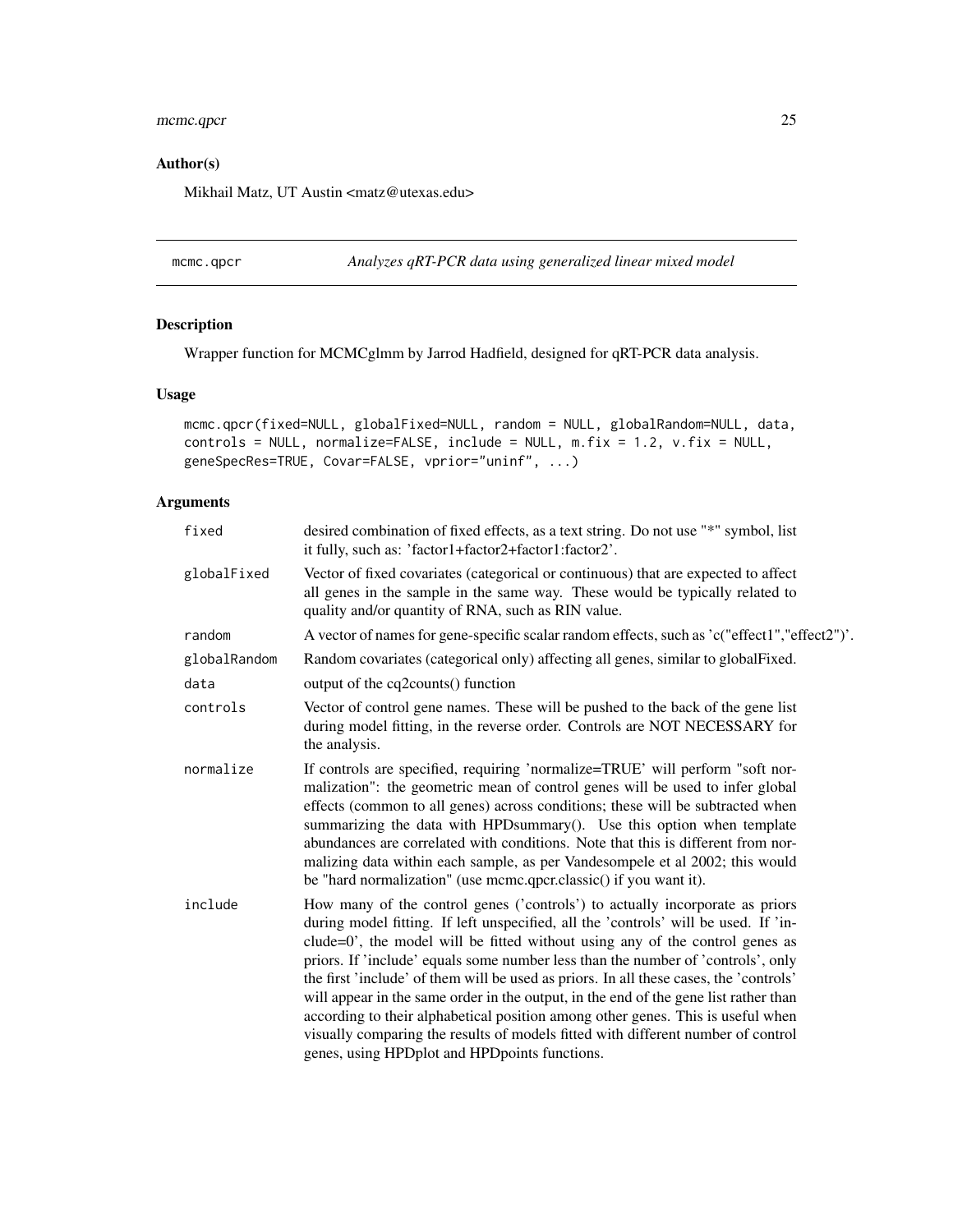| m.fix       | Allowed average fold-change of the control genes in response to any fixed factor<br>combination.                                                                                                                                                                                                                                                                                                                                    |
|-------------|-------------------------------------------------------------------------------------------------------------------------------------------------------------------------------------------------------------------------------------------------------------------------------------------------------------------------------------------------------------------------------------------------------------------------------------|
| v.fix       | Allowed residual fold-change deviation of the control genes. Applies to the<br>residual variation term.                                                                                                                                                                                                                                                                                                                             |
| geneSpecRes | Whether the model should include gene-specific residuals. Keep it TRUE unless<br>the model fails to converge.                                                                                                                                                                                                                                                                                                                       |
| Covar       | Whether the random effects should be fitted with covariances. This option might<br>require setting vprior="iw" or vprior="iw01" (see below)                                                                                                                                                                                                                                                                                         |
| vprior      | The default prior is an uninformative inverse Wishart with assumed variance<br>(V) at 1 and the degree of belief parameter (nu) at 0. With 'prior="iw" and<br>'prior="iw01"' nu is equal [number of genes]-0.998, resulting in a weakly infor-<br>mative prior that is commonly used in this type of inference. vprior="iw" will<br>assume large prior variance $(1)$ , vprior="iw01" will assume small prior variance<br>$(0.1)$ . |
| .           | other options for MCMCglmm function, such as nitt (number of iterations), thin<br>(tinning interval), and burnin (number of initial iterations to disregard). For a<br>more precise inference specify 'nitt=45000, thin=20, burnin=5000'. See MCM-<br>Cglmm documentation for more details.                                                                                                                                         |

#### Details

This function constructs priors and runs an MCMC chain to fit a Poisson-lognormal generalized linear mixed model to the counts data.

The fixed effects for the model by default assume a gene-specific intercept, and gene-specific effect for each of the listed fixed factors.

The user-specified random effects are all assumed to be gene-specific with no covariances.

There is also a universal random factor: the scalar random effect of sample, which accounts for the unequal template loading.

Residual variances are assumed to be gene-specific with no covariances, with weakly informative inverse Wishart prior (variance=1, nu=[number of genes]-0.998).

The priors for fixed effects are diffuse gaussians with a mean at 0 and very large variances  $(1e+8)$ , except for control genes, for which the prior variances are defined by the m.fix parameter. For the gene-specific random effects and residual variation, non-informative priors are used to achieve results equivalent to ML estimation. For control genes, when v.fix parameter is specified, it will be used to restrict residial variance.

Both m.fix and v.fix parameters should be specified as allowed average fold-change, so the lowest they can go is 1 (no variation).

All control genes share the same m.fix and v.fix parameters.

#### Value

An MCMCglmm object. HPDsummary() function within this package summaizes these data, calculates all gene-wise credible intervals and p-values, and plots the results either as line-point-whiskers graph or a bar-whiskers graph using ggplot2 functions.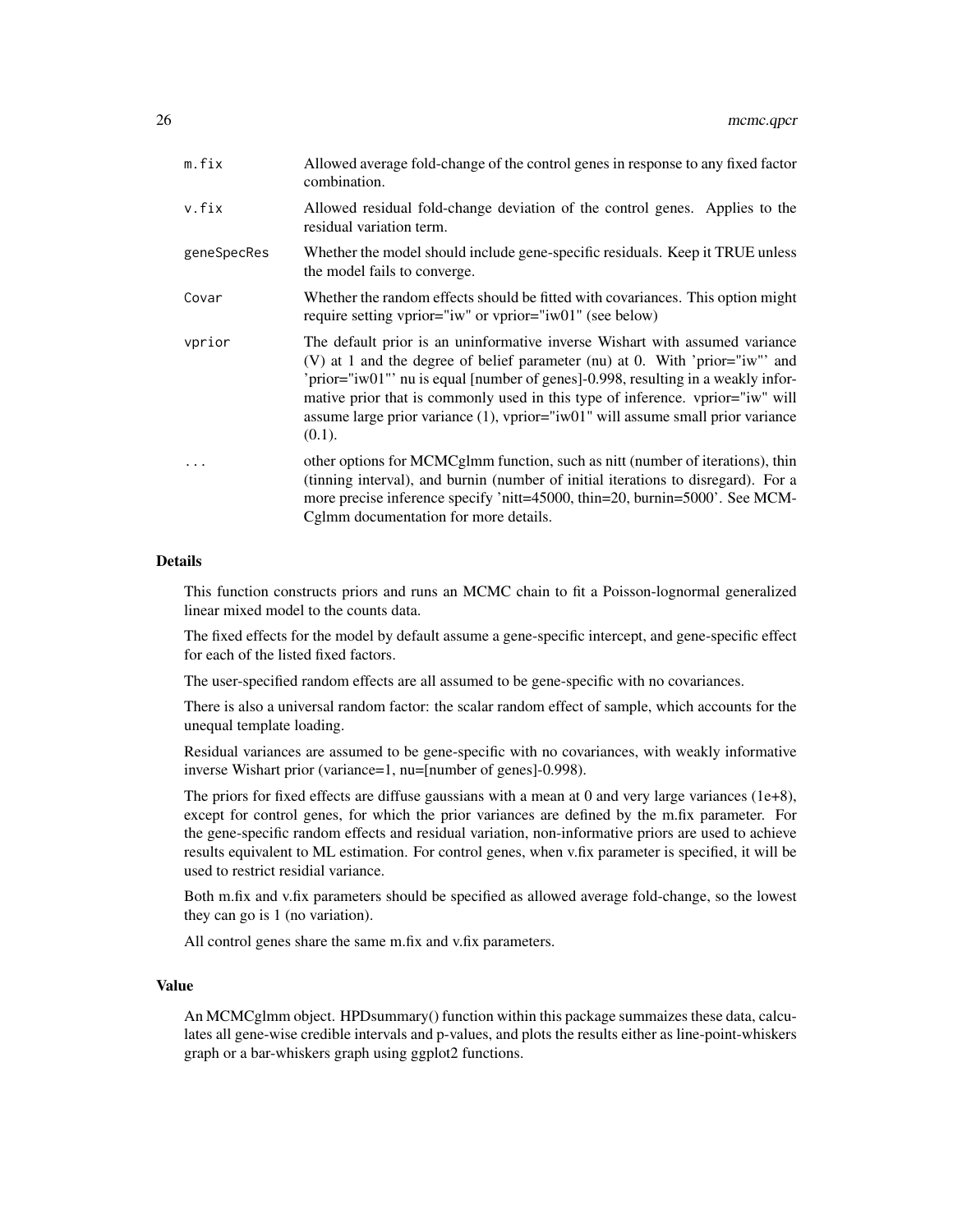#### mcmc.qpcr 27

HPDsummary() only works for experiments with a single multilevel factor or two fully crossed multilevel factors. Use finctions HPDplot(), HPDplotBygene() and HPDplotBygeneBygroup() to summarize and plot more complicated designs.

For more useful operations on MCMCglmm objects, such as posterior.mode(), HPDinterval(), and plot(), see documentation for MCMCglmm package.

### Author(s)

Mikhail V. Matz, University of Texas at Austin <matz@utexas.edu>

#### References

Matz MV, Wright RM, Scott JG (2013) No Control Genes Required: Bayesian Analysis of qRT-PCR Data. PLoS ONE 8(8): e71448. doi:10.1371/journal.pone.0071448

#### Examples

```
data(beckham.data)
data(beckham.eff)
# analysing the first 5 genes
# (to try it with all 10 genes, change the line below to gcol=4:13)
gcol=4:8
ccol=1:3 # columns containing experimental conditions
# recalculating into molecule counts, reformatting
qs=cq2counts(data=beckham.data,genecols=gcol,
condcols=ccol,effic=beckham.eff,Cq1=37)
# creating a single factor, 'treatment.time', out of 'tr' and 'time'
qs$treatment.time=as.factor(paste(qs$tr,qs$time,sep="."))
# fitting a naive model
naive=mcmc.qpcr(
fixed="treatment.time",
data=qs,
nitt=3000,burnin=2000 # remove this line in actual analysis!
)
#summary plot of inferred abundances
#s1=HPDsummary(model=naive,data=qs)
#summary plot of fold-changes relative to the global control
s0=HPDsummary(model=naive,data=qs,relative=TRUE)
```
# pairwise differences and their significances for each gene: s0\$geneWise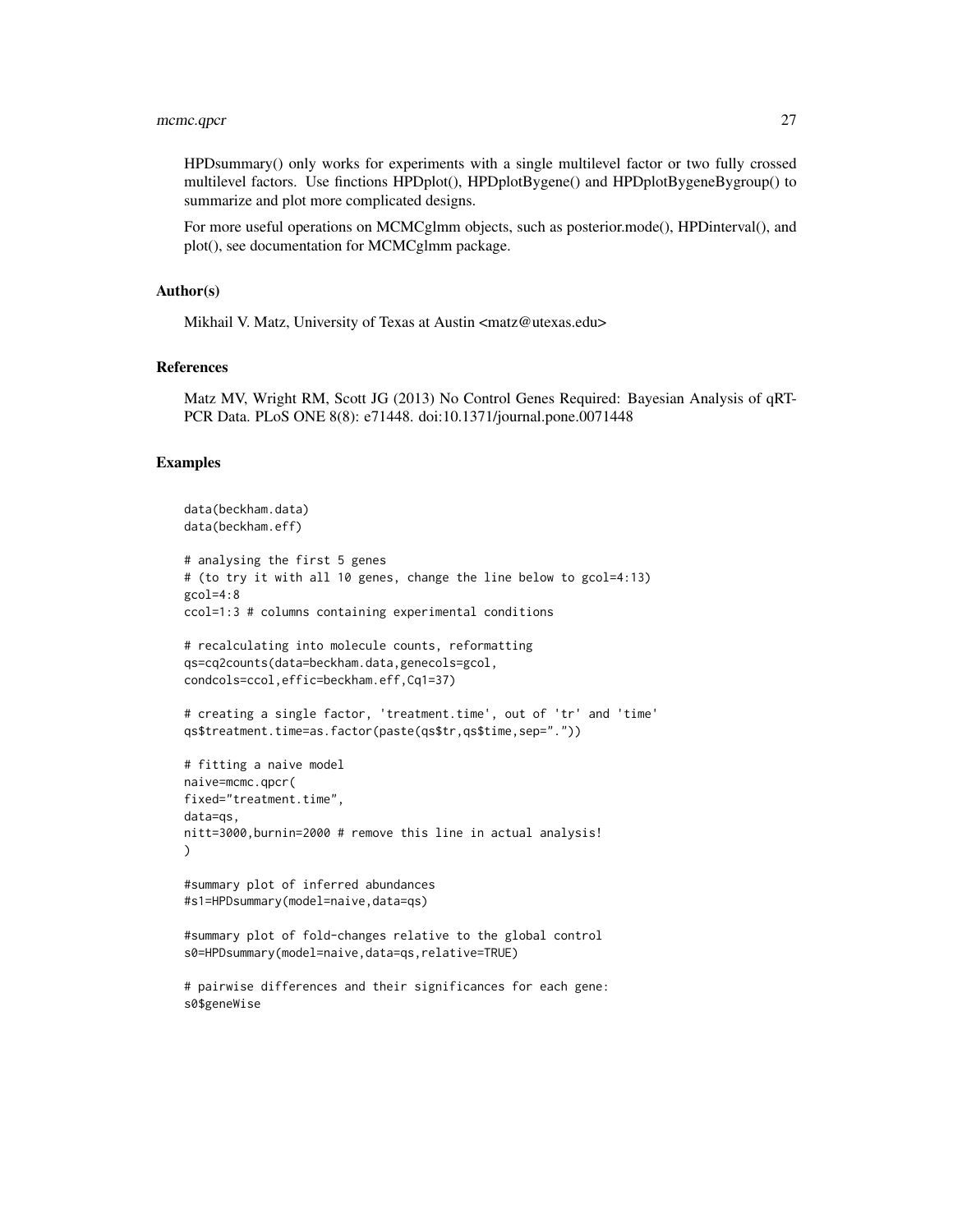<span id="page-27-0"></span>

# Description

Normalizes the data using specified control genes, fits a single model to estimate changes at all genes. Use for datasets with not too many Cq values above 30.

# Usage

```
mcmc.qpcr.classic(fixed = NULL, globalFixed = NULL, random = NULL, globalRandom = NULL,
data, controls, genebysample = TRUE, geneSpecRes=FALSE, center = TRUE, ...)
```

| fixed        | desired combination of fixed effects, as a text string. Do not use "*" symbol, list<br>it fully, such as: 'factor1+factor2+factor1:factor2'.                                                                                                                                                                |
|--------------|-------------------------------------------------------------------------------------------------------------------------------------------------------------------------------------------------------------------------------------------------------------------------------------------------------------|
| globalFixed  | Vector of fixed covariates (categorical or continuous) that are expected to affect<br>all genes in the sample in the same way. These would be typically related to<br>quality and/or quantity of RNA, such as RIN value.                                                                                    |
| random       | A vector of names for gene-specific scalar random effects, such as 'c("effect1","effect2")'.                                                                                                                                                                                                                |
| globalRandom | Random covariates (categorical only) affecting all genes, similar to globalFixed.                                                                                                                                                                                                                           |
| data         | output of the cq2log() function                                                                                                                                                                                                                                                                             |
| controls     | Vector of control gene names. These will be pushed to the back of the gene list<br>during model fitting, in the reverse order.                                                                                                                                                                              |
| genebysample | Whether random gene by sample interactions should be modeled as an addi-<br>tional random effect. If the model fails to converge, specify 'genebysample=F'.                                                                                                                                                 |
| geneSpecRes  | Whether the model should include gene-specific residuals. This was the default<br>in MCMC.qpcr v.1.0; now it is switched off since it does not have any visible ef-<br>fect on the results (as long as genebysample=TRUE), and only makes the model<br>converge slower or fail to converge.                 |
| center       | Whether to center the normalized log-transformed Cq values arond the mean for<br>each gene. Centering does not affect the inference; it only makes the plots of the<br>results more comprehensible (in my opinion).                                                                                         |
|              | other options for MCMCglmm function, such as nitt (number of iterations),<br>thin (tinning interval), and burnin (number of initial iterations to disregard).<br>For a more precise inference (but longer runs) specify 'nitt=45000, thin=20,<br>burnin=5000'. See MCMCglmm documentation for more details. |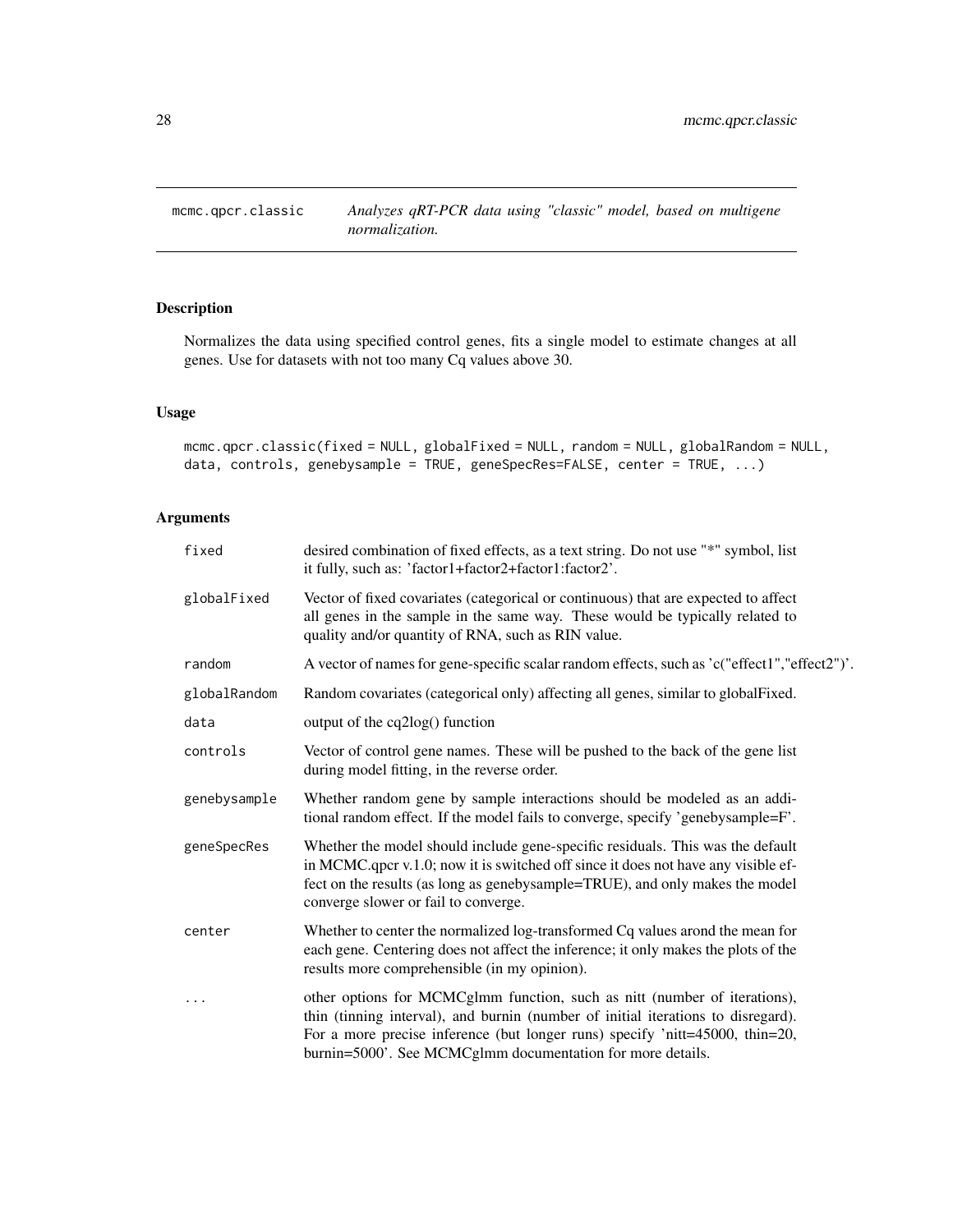# <span id="page-28-0"></span>Details

This function takes an as input the log-transformed relative abundance values, performs multigene normalization as per Vandesompele et al 2002, and runs an MCMC chain to fit a lognormal linear mixed model to estimate gene expression changes jointly at all genes. It is very powerful, as long as the average stability of control genes can be trusted.

This function requires data prepared by cq2log function and must have the control genes specified; otherwise the arguments and syntax are similar to the mcmc.qpcr function.

#### Value

An MCMCglmm object. See mcmc.qpcr function for details and examples.

#### Author(s)

Mikhail V. Matz, University of Texas at Austin

#### References

Matz MV, Wright RM, Scott JG (2013) No Control Genes Required: Bayesian Analysis of qRT-PCR Data. PLoS ONE 8(8): e71448. doi:10.1371/journal.pone.0071448

mcmc.qpcr.lognormal *Fits a lognormal linear mixed model to qRT-PCR data.*

#### Description

Use in combination with cq2log(), on datasets without too many Cq values above 30.

#### Usage

```
mcmc.qpcr.lognormal(fixed=NULL, globalFixed=NULL, random = NULL, globalRandom=NULL, data,
controls = NULL, normalize=FALSE, include = NULL, m.fix = 1.2, v.fix = NULL,
geneSpecRes=TRUE, Covar=FALSE, vprior="uninf", ...)
```

| fixed        | desired combination of fixed effects, as a text string. Do not use "*" symbol, list<br>it fully, such as: 'factor1+factor2+factor1:factor2'.                                                                             |
|--------------|--------------------------------------------------------------------------------------------------------------------------------------------------------------------------------------------------------------------------|
| globalFixed  | Vector of fixed covariates (categorical or continuous) that are expected to affect<br>all genes in the sample in the same way. These would be typically related to<br>quality and/or quantity of RNA, such as RIN value. |
| random       | A vector of names for gene-specific scalar random effects, such as 'c("effect1","effect2")'.                                                                                                                             |
| globalRandom | Random covariates (categorical only) affecting all genes, similar to global Fixed.                                                                                                                                       |
| data         | output of the cq2counts() function                                                                                                                                                                                       |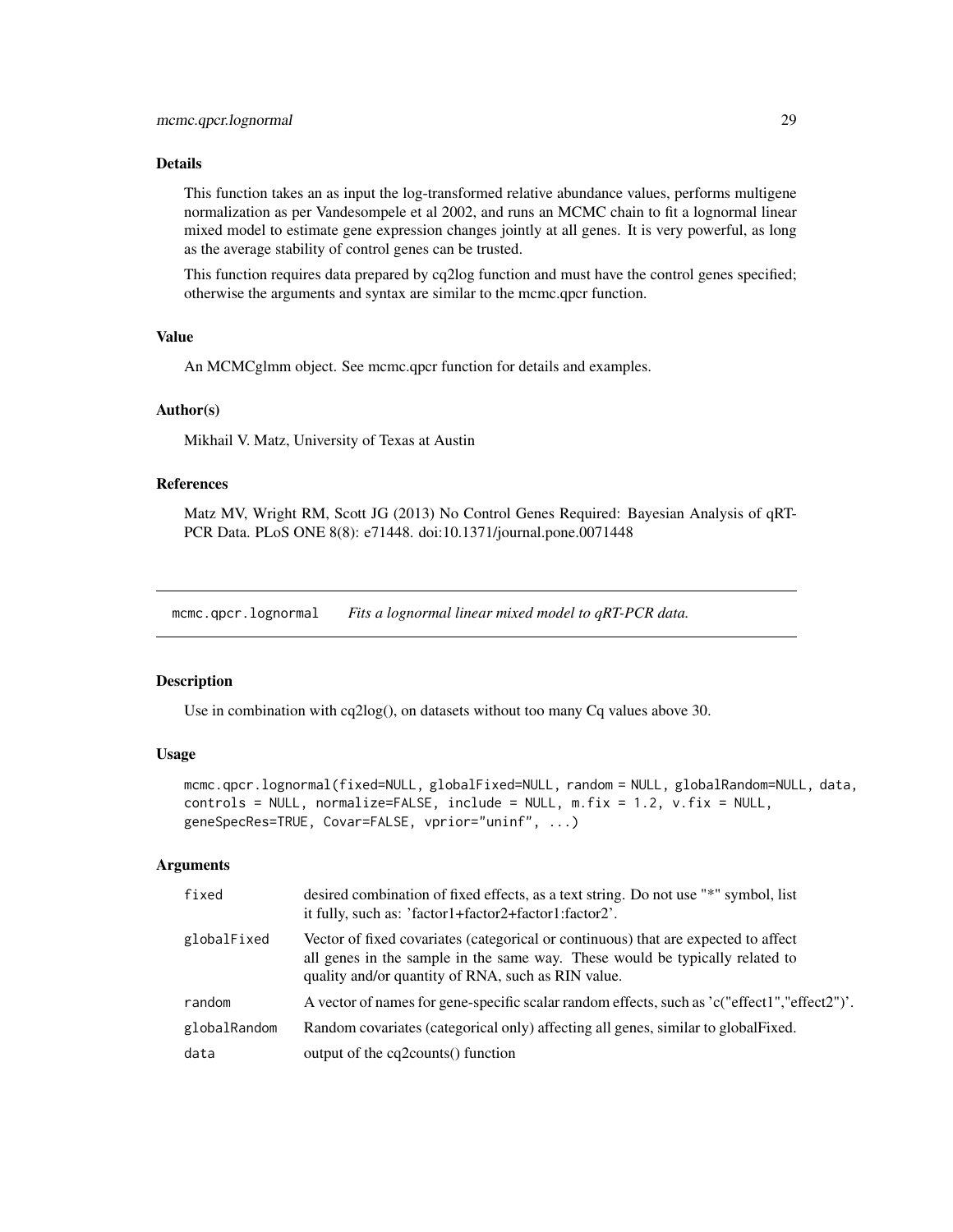- controls Vector of control gene names. These will be pushed to the back of the gene list during model fitting, in the reverse order. Controls are NOT NECESSARY for the analysis.
- normalize If controls are specified, requiring 'normalize=TRUE' will perform "soft normalization": the geometric mean of control genes will be used to infer global effects (common to all genes) across conditions; these will be subtracted when summarizing the data with HPDsummary(). Use this option when template abundances are correlated with conditions. Note that this is different from normalizing data within each sample, as per Vandesompele et al 2002; this would be "hard normalization" (use mcmc.qpcr.classic() if you want it).
- include How many of the control genes ('controls') to actually incorporate as priors during model fitting. If left unspecified, all the 'controls' will be used. If 'include=0', the model will be fitted without using any of the control genes as priors. If 'include' equals some number less than the number of 'controls', only the first 'include' of them will be used as priors. In all these cases, the 'controls' will appear in the same order in the output, in the end of the gene list rather than according to their alphabetical position among other genes. This is useful when visually comparing the results of models fitted with different number of control genes, using HPDplot and HPDpoints functions.
- m.fix Allowed average fold-change of the control genes in response to any fixed factor combination.
- v.fix Allowed residual fold-change deviation of the control genes. Applies to the residual variation term.
- geneSpecRes Whether the model should include gene-specific residuals. Keep it TRUE unless the model fails to converge.
- Covar Whether the random effects should be fitted with covariances. This option might require setting vprior="iw" or vprior="iw01" (see below)
- vprior The default prior is an uninformative inverse Wishart with assumed variance (V) at 1 and the degree of belief parameter (nu) at 0. With 'prior="iw"' and 'prior="iw01"' nu is equal [number of genes]-0.998, resulting in a weakly informative prior that is commonly used in this type of inference. vprior="iw" will assume large prior variance (1), vprior="iw01" will assume small prior variance  $(0.1)$ .
- ... other options for MCMCglmm function, such as nitt (number of iterations), thin (tinning interval), and burnin (number of initial iterations to disregard). For a more precise inference specify 'nitt=45000, thin=20, burnin=5000'. See MCM-Cglmm documentation for more details.

#### Details

This function constructs priors and runs an MCMC chain to fit a lognormal linear mixed model to the log-transformed relative abundances data. The data for this function must be prepared by cq2log instead of cq2counts function; otherwise, the arguments and syntax are identical to mcmc.qpcr function.

#### Value

An MCMCglmm object. See mcmc.qpcr function for details and examples.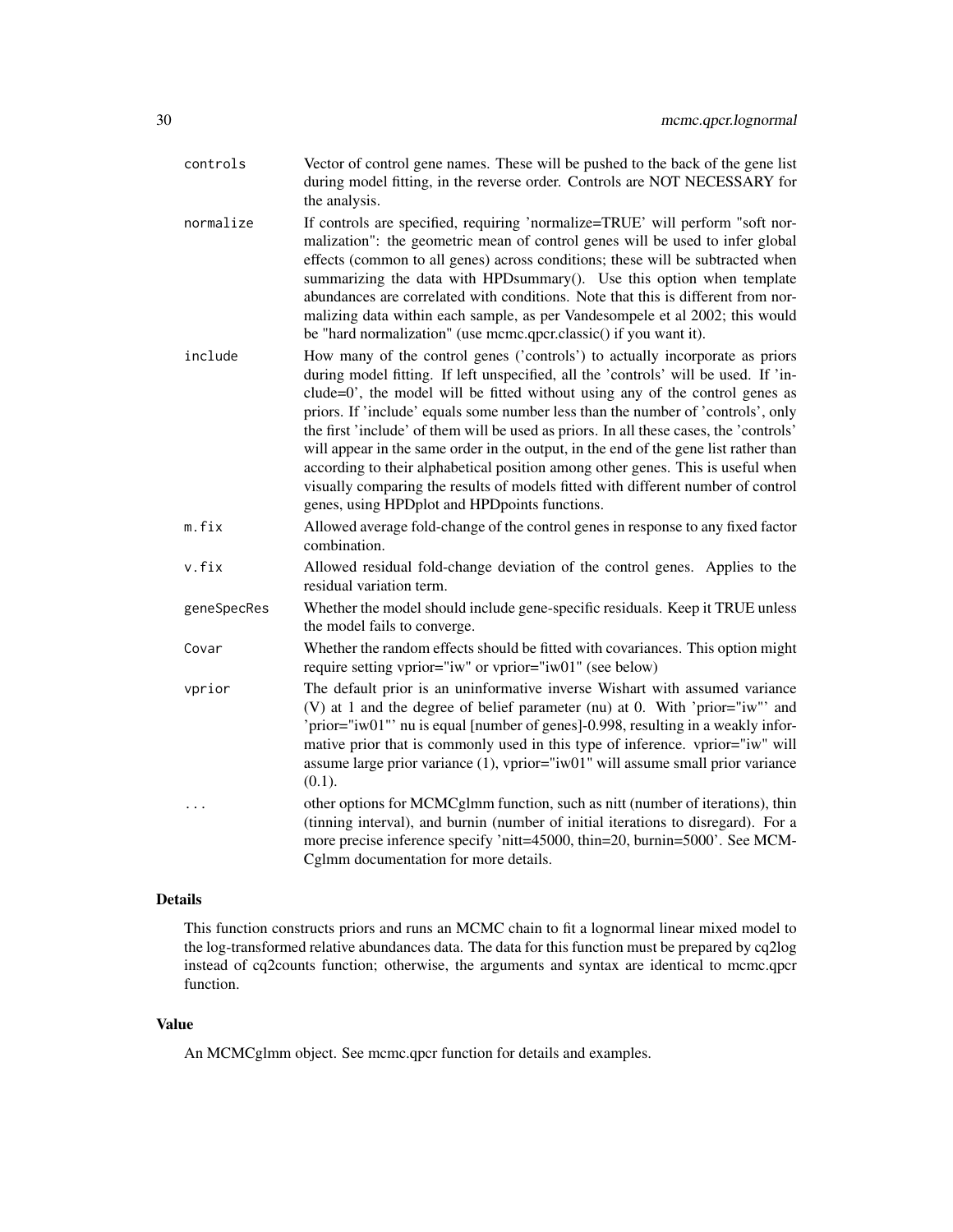# <span id="page-30-0"></span>normalize.qpcr 31

#### Author(s)

Mikhail V. Matz, University of Texas at Austin

#### References

Matz MV, Wright RM, Scott JG (2013) No Control Genes Required: Bayesian Analysis of qRT-PCR Data. PLoS ONE 8(8): e71448. doi:10.1371/journal.pone.0071448

normalize.qpcr *Internal function called by mcmc.qpcr.classic*

# Description

Performs multigene normalization as per Vandesompele et al 2002, centers the resulting gene expression values around the gene's means

# Usage

```
normalize.qpcr(data, controls, center = T)
```
# Arguments

| data     | The output of $cq2log()$                                             |
|----------|----------------------------------------------------------------------|
| controls | Vector of control genes, such as 'controls=c("eif3h","nd5","rpl11")' |
| center   | Whether to perform centering around mean or not.                     |

#### Value

normalized dataset

#### Author(s)

Mikhail Matz, UT Austin

#### References

Matz MV, Wright RM, Scott JG (2013) No Control Genes Required: Bayesian Analysis of qRT-PCR Data. PLoS ONE 8(8): e71448. doi:10.1371/journal.pone.0071448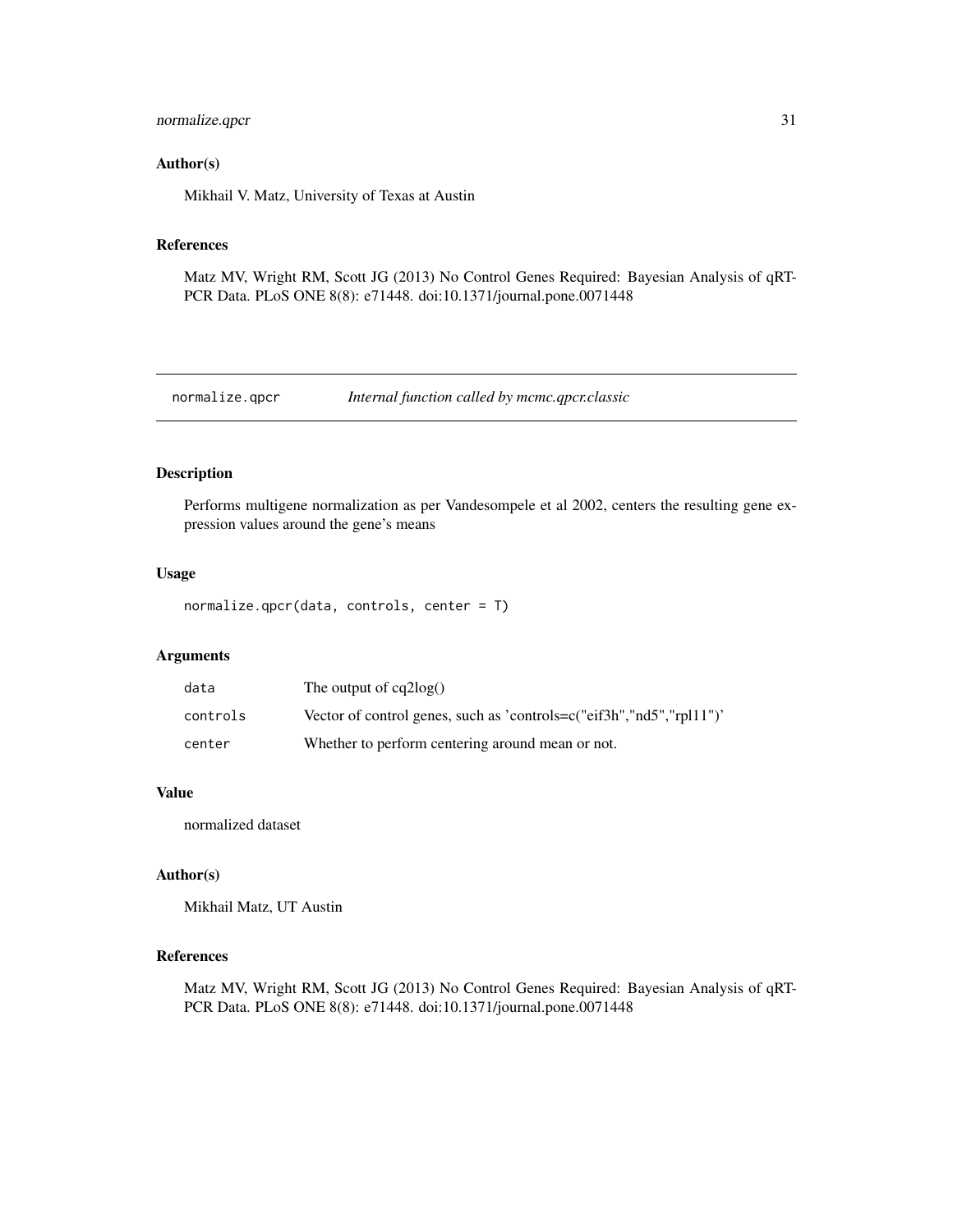<span id="page-31-0"></span>

#### Description

reports samples that have too little starting material relative to others (by default, less by two standard deviations)

# Usage

outlierSamples(model, data, z.cutoff = -2)

#### Arguments

| model    | gPCR model: the output of mcmc.gpcr or mcmc.gpcr.lognormal function fitted<br>with pr=TRUE option |
|----------|---------------------------------------------------------------------------------------------------|
| data     | The dataset that was analysed to generate the model (output of cq2counts or<br>eq2log functions)  |
| z.cutoff | z-score cutoff to report an outlier sample.                                                       |

# Value

A vector containing outlier sample names.

#### Author(s)

Mikhail V. Matz, University of Texas at Austin <matz@utexas.edu>

#### References

Matz MV, Wright RM, Scott JG (2013) No Control Genes Required: Bayesian Analysis of qRT-PCR Data. PLoS ONE 8(8): e71448. doi:10.1371/journal.pone.0071448

#### Examples

```
# loading Cq data and amplification efficiencies
data(coral.stress)
data(amp.eff)
# extracting a subset of data
cs.short=subset(coral.stress, timepoint=="one")
```
genecolumns=c(5,6,16,17) # specifying columns corresponding to genes of interest conditions=c(1:4) # specifying columns containing factors

```
# calculating molecule counts and reformatting:
dd=cq2counts(data=cs.short,genecols=genecolumns,
condcols=conditions,effic=amp.eff,Cq1=37)
```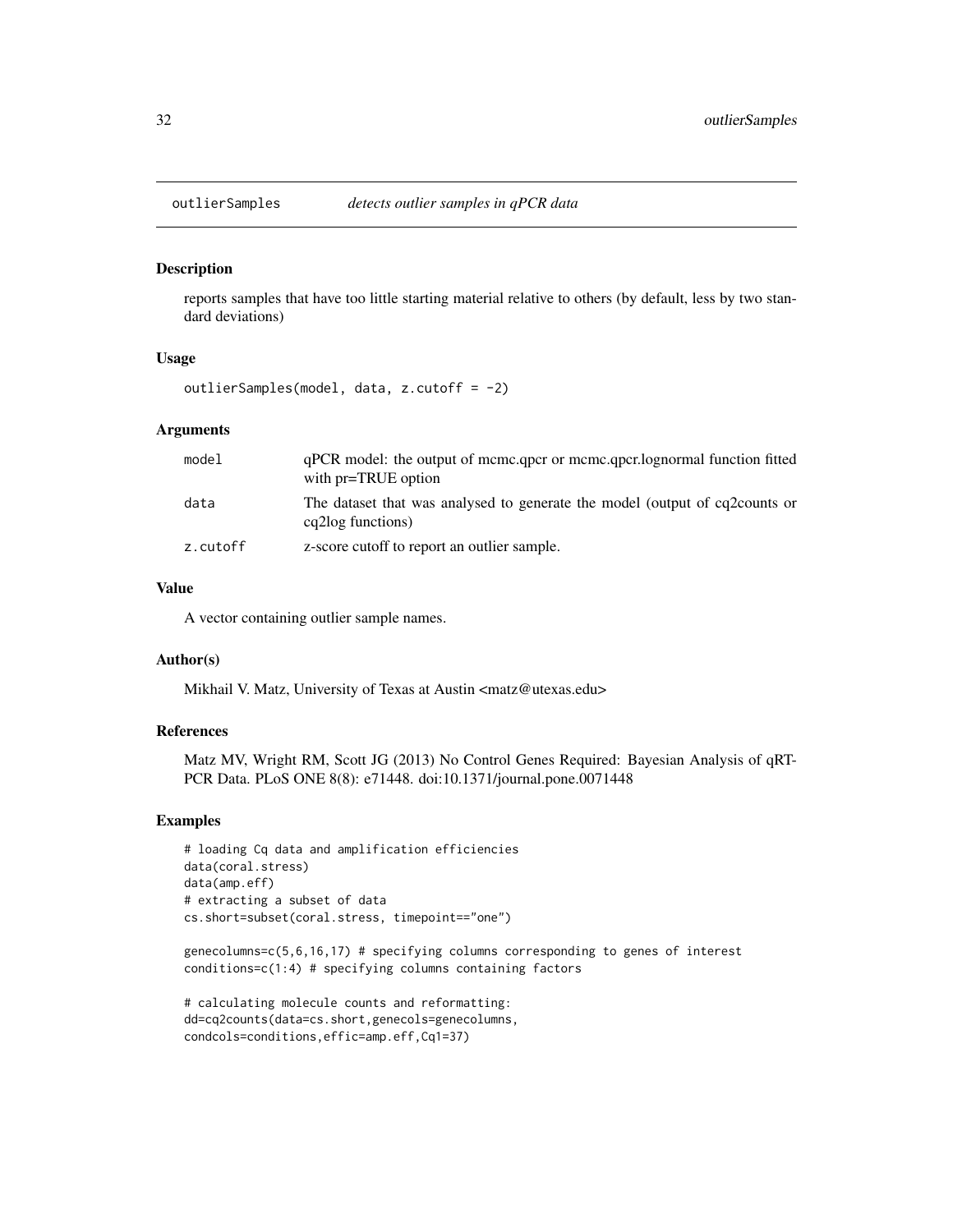# <span id="page-32-0"></span>padj.hpdsummary 33

```
# fitting the model
mm=mcmc.qpcr(
fixed="condition",
data=dd,
controls=c("nd5","rpl11"),
nitt=4000, # remove this line when analyzing real data!
pr=TRUE
\mathcal{L}# detecting outliers
outliers=outlierSamples(mm,dd)
# removing outliers
dd=dd[!(dd$sample %in% outliers),]
```
padj.hpdsummary *Adjusts p-values within an HPDsummary() object for multiple comparisons*

# Description

Replaces raw p-values in an object returned by HPDsummary() by adjusted p-values corrected for multiple comparisons. Disregards the entries corresponding to control genes.

#### Usage

```
padj.hpdsummary(hpdsumm, controls = NULL, method = "BH")
```
# Arguments

| hpdsumm  | Output of HPD summary()                                                          |
|----------|----------------------------------------------------------------------------------|
| controls | A vector of control gene names                                                   |
| method   | p-value correction method (see function p.adjust), default is Benjamini-Hochberg |

# Value

HPDsummary object with original p-values replaced by the corrected ones.

# Author(s)

Mikhail V. Matz, matz@mail.utexas.edu

#### References

Matz MV, Wright RM, Scott JG (2013) No Control Genes Required: Bayesian Analysis of qRT-PCR Data. PLoS ONE 8(8): e71448. doi:10.1371/journal.pone.0071448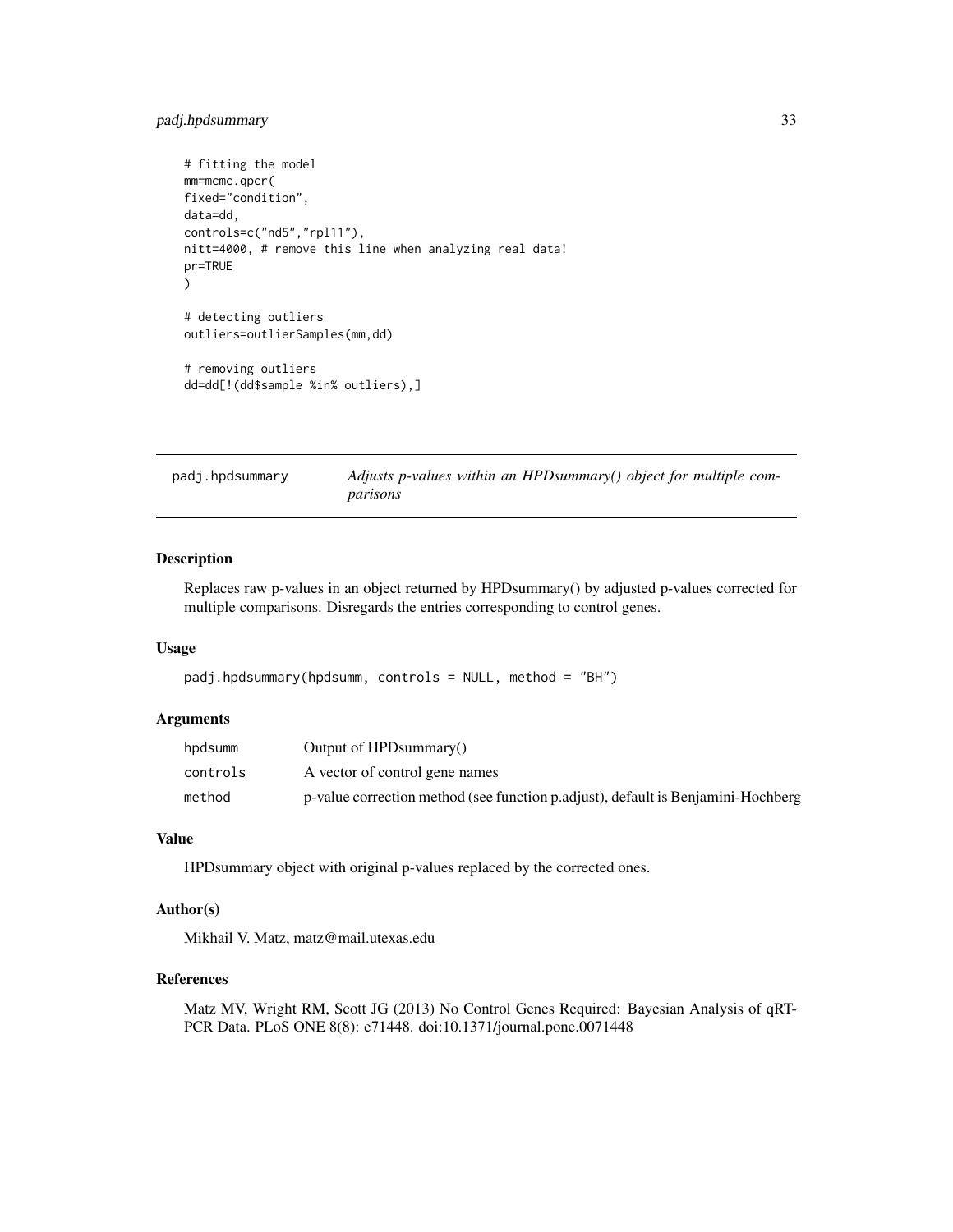<span id="page-33-0"></span>

# Description

Takes the output of HPDplot(...,plot=FALSE), adds two columns of adjusted p-values (z and mcmc) Disregards the entries corresponding to control genes

#### Usage

padj.qpcr(data, controls = NULL, method = "BH")

#### Arguments

| data     | Output of HPDplot(,plot=FALSE); may be several several such outputs con-<br>catenated with rbind |
|----------|--------------------------------------------------------------------------------------------------|
| controls | A vector of control gene names                                                                   |
| method   | p-value correction method (see function p.adjust), default is Benjamini-Hochberg                 |

# Value

The dataframe derived from the input, with added columns "padj.z" and "padj.mcmc". See tutorial for examples.

#### Author(s)

Mikhail V. Matz, matz@mail.utexas.edu

# References

Matz MV, Wright RM, Scott JG (2013) No Control Genes Required: Bayesian Analysis of qRT-PCR Data. PLoS ONE 8(8): e71448. doi:10.1371/journal.pone.0071448

PrimEff *Determines qPCR amplification efficiencies from dilution series*

# Description

Runs linear regression on Cq versus log2(RNA concentration), plots graph, reports slope (ideally should be -1), and efficiency (with 95 percent credible limits)

#### Usage

PrimEff(data, plot = TRUE)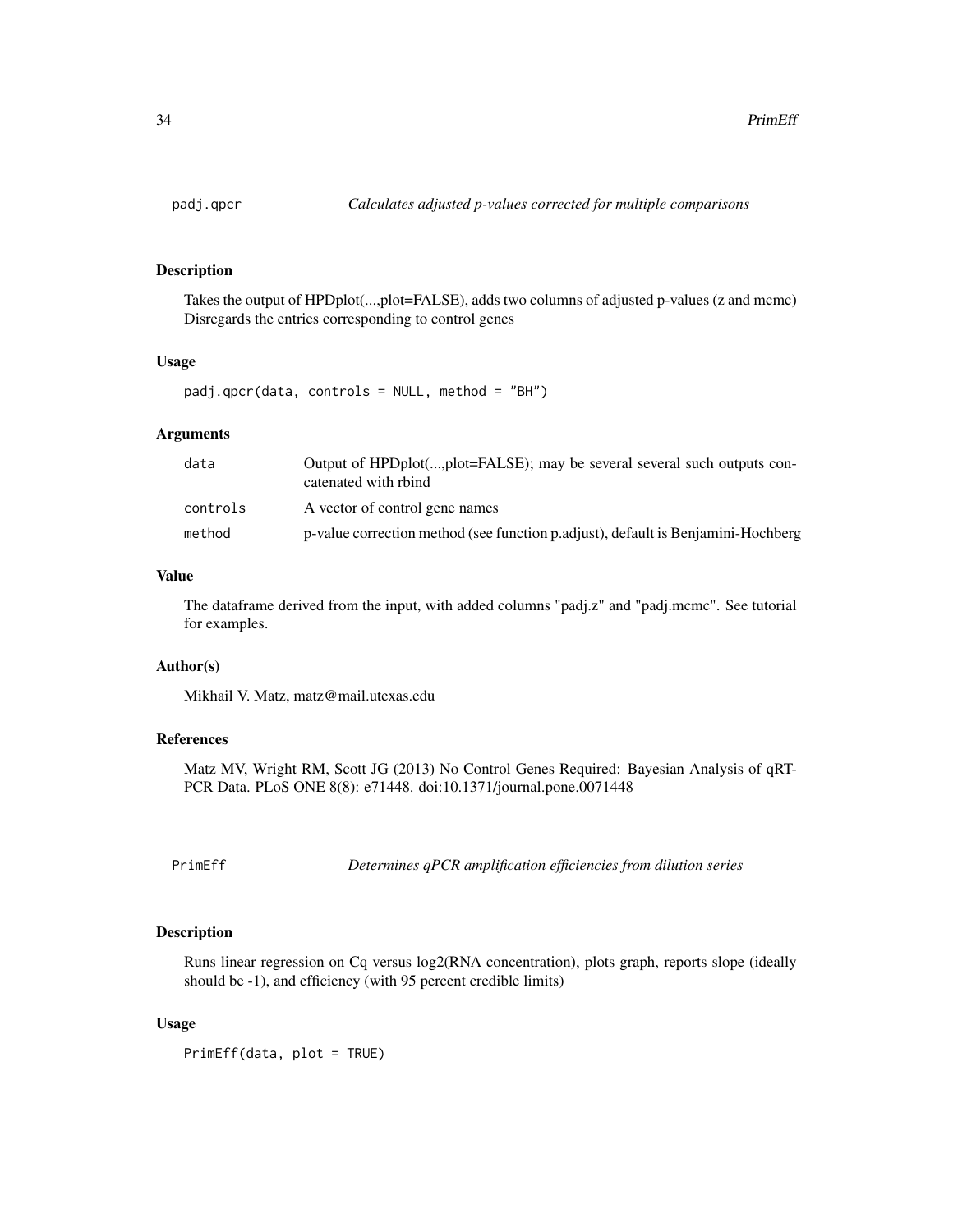#### <span id="page-34-0"></span>softNorm 35

#### Arguments

| data | a data frame containing three columns. First is RNA concentration. This could<br>be absolute as well as relative concentration (1/dilution factor). Second is the Cq |
|------|----------------------------------------------------------------------------------------------------------------------------------------------------------------------|
|      | value. Third is gene name. Replicate the same name across all the corresponding<br>RNA concentrations. The dataframe may contain data for multiple genes.            |
| plot | set plot=FALSE if the plot is not required                                                                                                                           |

#### Details

Run with at least 8 2-fold dilutions per gene

# Value

Plots the regression and under it, the values of slope and efficiency (plus and minus one SD). The dataframe may contain data for multiple genes, which will all be plotted together (so the reasonable limit is something like 25 genes)

Also returns a dataframe with columns: gene, efficiency, plus one SD, minus one SD, and intercept.

# Author(s)

Mikhail V. Matz, UT Austin <matz@utexas.edu>

# References

Matz MV, Wright RM, Scott JG (2013) No Control Genes Required: Bayesian Analysis of qRT-PCR Data. PLoS ONE 8(8): e71448. doi:10.1371/journal.pone.0071448

#### Examples

```
data(dilutions)
PrimEff(dilutions)
```
softNorm *Accessory function to mcmc.qpcr() to perform soft normalization*

# Description

adds a fake NORM gene with counts equal to geometric mean of conrtol genes, removes control genes from the dataset

#### Usage

softNorm(data,controls)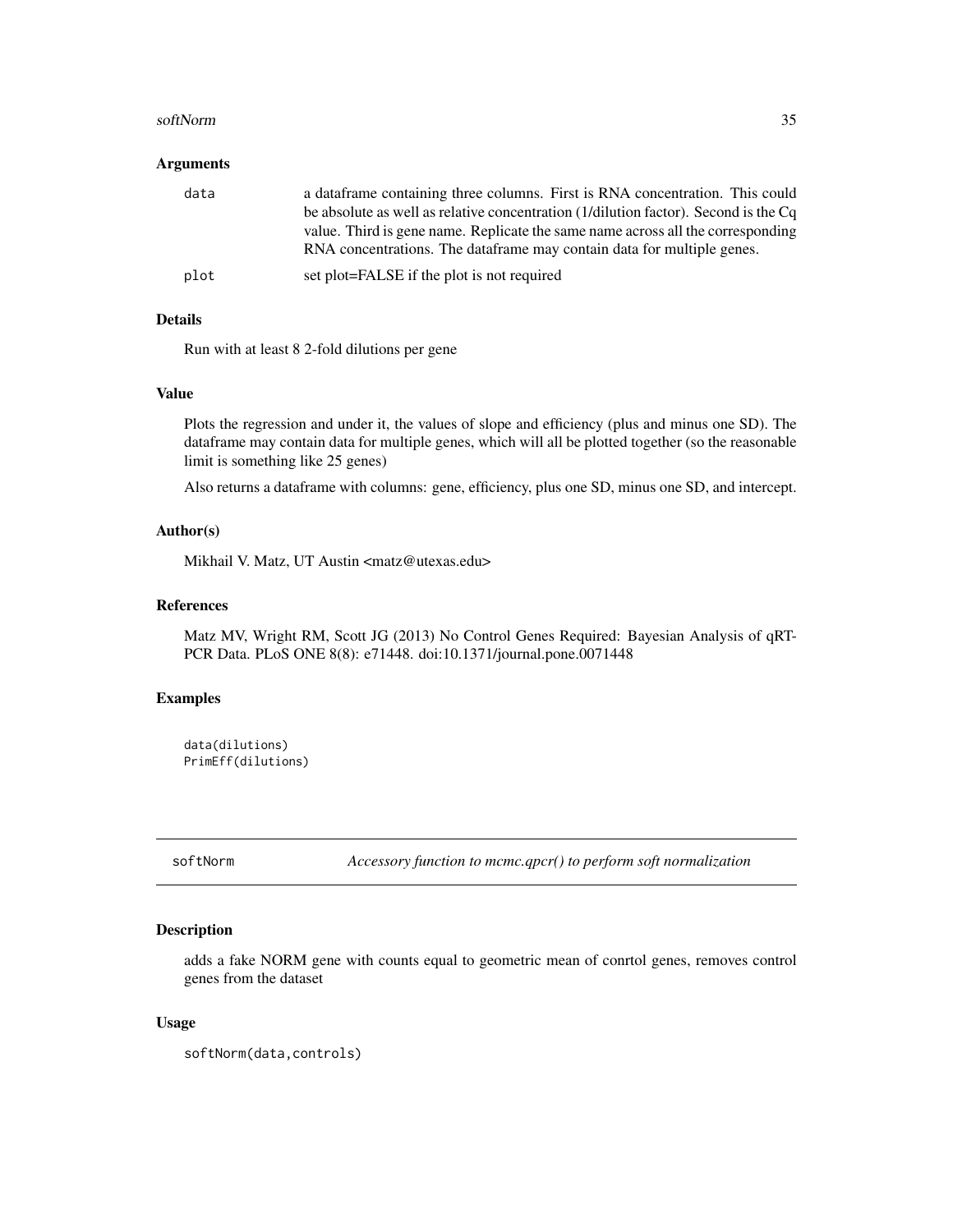# <span id="page-35-0"></span>Arguments

| data     | The dataset; output of cq2counts() |
|----------|------------------------------------|
| controls | Vector fo control gene names       |

# Value

A modified dataset with NORM gene set as the reference, and no control genes

# Author(s)

Mikhail Matz, UT Austin <matz@utexas.edu>

| summaryPlot | Wrapper function for ggplot2 to make bar and line graphs of |  |  |  |  |  |
|-------------|-------------------------------------------------------------|--|--|--|--|--|
|             | $m$ cmc.qpcr() results                                      |  |  |  |  |  |

# Description

This function is called automatically by HPDsummary() and also can be used separately to plot the results produced by HPDsummary() with more plotting options

# Usage

```
summaryPlot(data, xgroup, facet = NA, type = "bar", x.order = NA,
whiskers = "ci", genes = NA, log.base=2)
```

| data     | A summary table generated by HPDplot(), it is the first element in the returned<br>list.                                                                                                                                                                                                                                                                                                                                                                                             |
|----------|--------------------------------------------------------------------------------------------------------------------------------------------------------------------------------------------------------------------------------------------------------------------------------------------------------------------------------------------------------------------------------------------------------------------------------------------------------------------------------------|
| xgroup   | Which factor will be used to form the x axis (for 2-way designs).                                                                                                                                                                                                                                                                                                                                                                                                                    |
| facet    | The factor by which the plot will be split into facets (for 2-way designs).                                                                                                                                                                                                                                                                                                                                                                                                          |
| type     | Two types are supported: "bar" and "line" ("line" also has points). "bar" is<br>more useful to plot fold-changes returned when HPD summary () is run with the<br>option 'relative=TRUE'. "line" is better for plotting actual inferred transcript<br>abundances across factor levels; it is particularly good for time courses and other<br>cases when multiple factor levels must be compared to each other. "bar" is good<br>to plot log(fold-changes) relative to global control. |
| x.order  | A vector giving the order of factor levels on the x-axis. If unspecified, an al-<br>phanumeric order will be used.                                                                                                                                                                                                                                                                                                                                                                   |
| whiskers | The interval indicated by the whiskers. Default is "ci", the 95% credible interval;<br>another option is "sd" - standard deviation of the posterior.                                                                                                                                                                                                                                                                                                                                 |
| genes    | Vector of gene names to plot. By default, all genes in the summary will be<br>plotted.                                                                                                                                                                                                                                                                                                                                                                                               |
| log.base | Base of the logarithm to indicate on y-axis (does not affect plotting).                                                                                                                                                                                                                                                                                                                                                                                                              |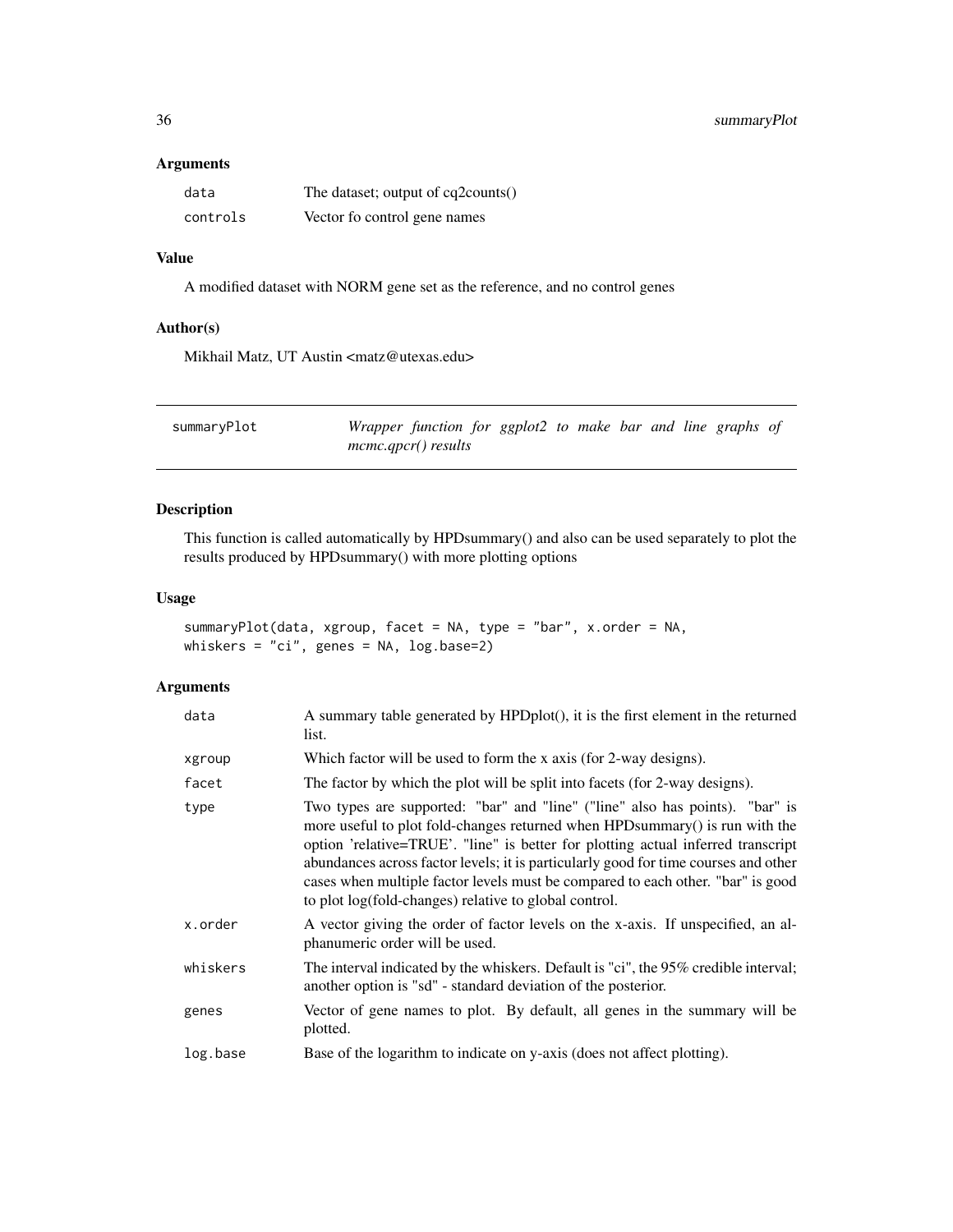# <span id="page-36-0"></span>trellisByGene 37

# Details

The function invokes ggplot() functon from the ggplot2 package to plot the results either as a single panel (one-way designs) or a multi-panel (2-way designs, one panel per level of the factor specified by 'facet' argument).

#### Value

A ggplot object. See http://docs.ggplot2.org/0.9.2.1/theme.html for ways to modify it, such as add text, rotate labels, change fonts, etc.

# Author(s)

Mikhail V. Matz, University of Texas at Austin <matz@utexas.edu>

#### References

Matz MV, Wright RM, Scott JG (2013) No Control Genes Required: Bayesian Analysis of qRT-PCR Data. PLoS ONE 8(8): e71448. doi:10.1371/journal.pone.0071448

trellisByGene *For two-way designs, plots mcmc.qpcr model predictions gene by gene*

# Description

For each gene, plots model-predicted values and 95% credible intervals.

#### Usage

```
trellisByGene(modelSummary,xFactor,groupFactor,
nrow=2,lineWidth=0.4,whiskerWidth=0.2,pointSize=2.5,
facetScales="free_y",ylab="log(abundance)",
legendPos="bottom",posDodge=0.3)
```

| modelSummary | two-way design model summary produced by HPD summary()                                               |
|--------------|------------------------------------------------------------------------------------------------------|
| xFactor      | factor to form the x-axis                                                                            |
| groupFactor  | factor to form separate lines on the plot                                                            |
| nrow         | number of rows in the resulting trellis plot                                                         |
| lineWidth    | line width, passed as 'lwd' to geom_errorbar function (ggplot2)                                      |
| whiskerWidth | width of the line denoting 95% CI margin, passed as 'width' to geom_errorbar<br>function $(ggplot2)$ |
| pointSize    | passed as 'size' to geom_point function of ggplot2                                                   |
| facetScales  | passed as 'scales' to facet_wrap function of ggplot2                                                 |
| ylab         | y-axis label                                                                                         |
| legendPos    | passed as 'legend.position' to theme function of ggplot2                                             |
| posDodge     | position dodge, increase for more jitter                                                             |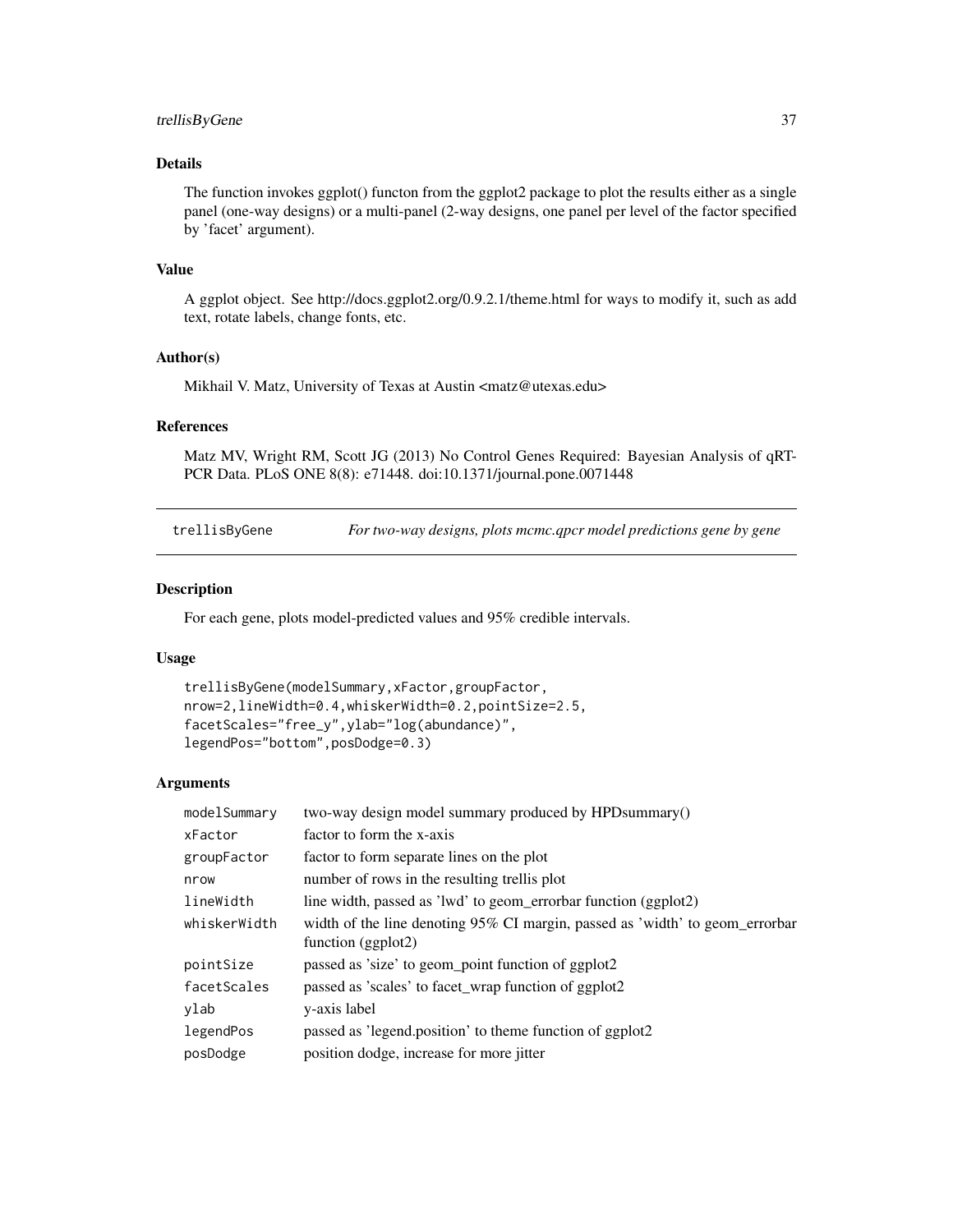# Value

A ggplot2 type object

### Author(s)

Mikhal V. Matz, UT Austin, matz@utexas.edu

# References

Matz MV, Wright RM, Scott JG (2013) No Control Genes Required: Bayesian Analysis of qRT-PCR Data. PLoS ONE 8(8): e71448. doi:10.1371/journal.pone.0071448

### Examples

```
# loading Cq data and amplification efficiencies
data(coral.stress)
data(amp.eff)
```
genecolumns=c(5,6,16,17) # specifying columns corresponding to genes of interest conditions=c(1:4) # specifying columns containing factors

```
# calculating molecule counts and reformatting:
dd=cq2counts(data=coral.stress,genecols=genecolumns,
condcols=conditions,effic=amp.eff,Cq1=37)
```

```
# fitting the 2-way model
mm=mcmc.qpcr(
fixed="condition+timepoint+condition:timepoint",
data=dd,
nitt=4000 # remark this line to analyze real data!
\lambda
```

```
# summarizing results
ss=HPDsummary(mm,data=dd,summ.plot=FALSE)
```

```
# plotting predicted means and 95% CIs gene by gene
trellisByGene(ss,xFactor="condition",groupFactor="timepoint")
```